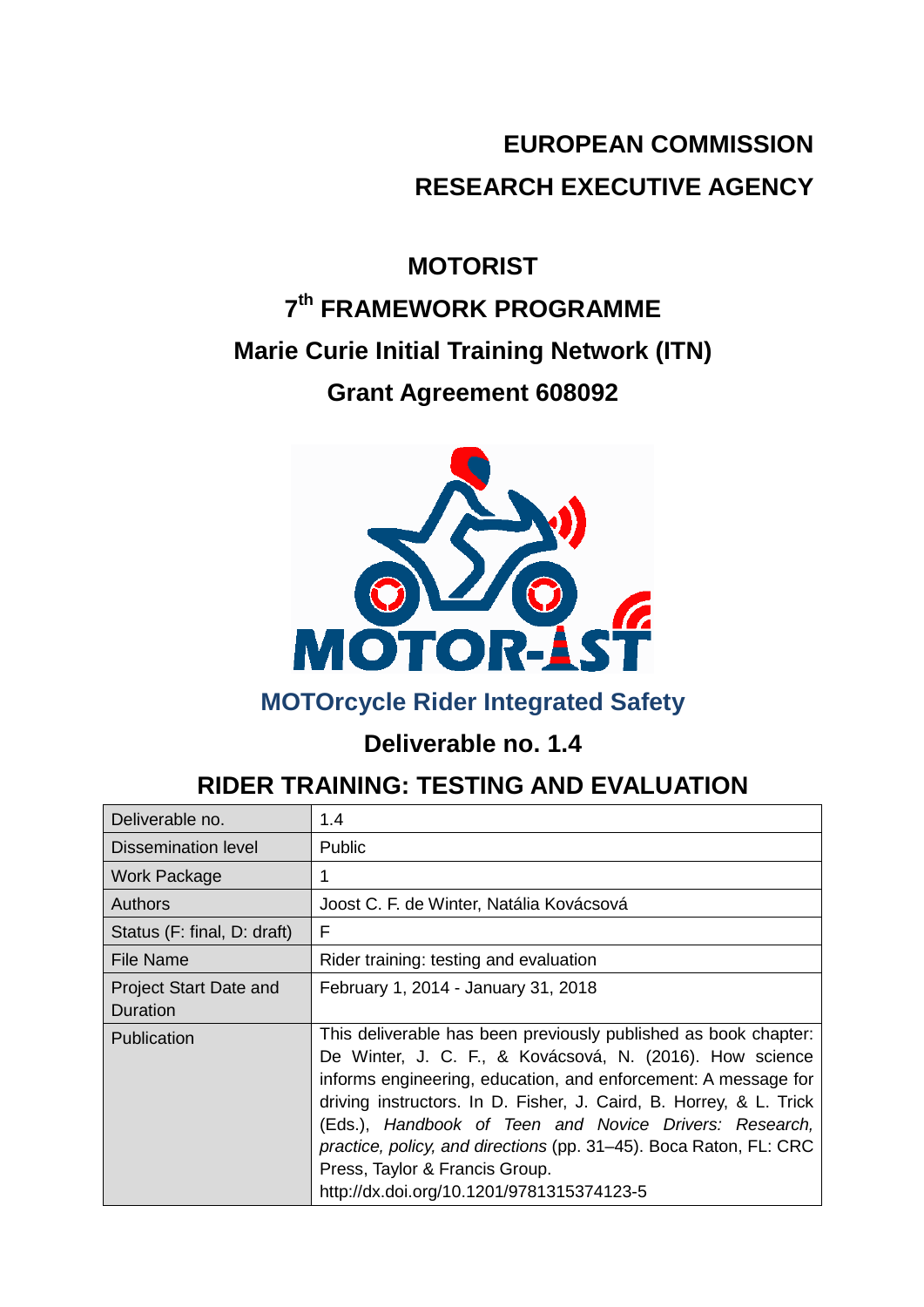

## **Preface**

This deliverable contains our literature review on driver/rider training and assessment, as conducted in the Motorist project (Marie Curie ITN, Grant Agreement 608092). This deliverable has been previously published as a book chapter that was specifically addressed to driving instructors.

Although there are clear and obvious differences between the dynamics of motorcycles and cars, the underlying safety-critical factors (e.g., to detect, understand and predict hazards, and to adhere to the speed limit and not take unnecessary risks) are qualitatively similar between both modes of transport. Furthermore, while conducting our literature review, we noted that the most of the high-quality research on training and assessment is available in the area of car driving. Therefore this deliverable addresses training in a generic manner, encompassing literature on both car driving and motorcycle riding.

In the present deliverable, we illustrate how road safety (i.e., accident involvement) depends on training and education. In particular, our literature review shows that training is no panacea: Although training does usually help to become a better driver/rider in terms of vehicle handling skills, to change one's risky habits requires more sustained interventions. To become a safe and considerate road user, extensive training, experience, and biological maturation is needed, and this is unlikely to be achieved by means of a short-lasting training course. Having said that, our literature review does show that certain types of educational measures, such as a safety campaign to wear helmets (on bikes) or seatbelts (in cars) are proven effective.

This deliverable further shows that testing and examination of riders/drivers is useful, but should not be expected to be able to screen out accident-prone road users with high accuracy. In line with the above message about training, long-term naturalistic assessment is needed in order to be able to assess whether one is a danger on the roads or not. This message is in line with a lifelong learning philosophy.

Finally, this deliverable shows how new technology has had an impact on road safety. New driver assistance systems such as electronic stability control (ESC) and autonomous emergency braking (AEB) have dramatically changed how to behave in safety-critical situations, and have changed the requirements of particular forms of training, such as skid training. We conclude that future training curricula and assessment methods need to absorb these new technologies.

We expect that this deliverable is of interest to driving instructors as well as researchers who are active in the area of road user training and assessment. This deliverable also relates to the other activities in the Motorist project, in particular: the use and introduction of motorcycle autonomous emergency braking (Savino et al., 2016), the development and testing of tablet technology to deliver visual feedback to motorcycle riders during training (Rosalie et al., 2016), and the development of twowheeler simulators for rider assessment (Celiberti et al., 2016; Lee et al., 2017).

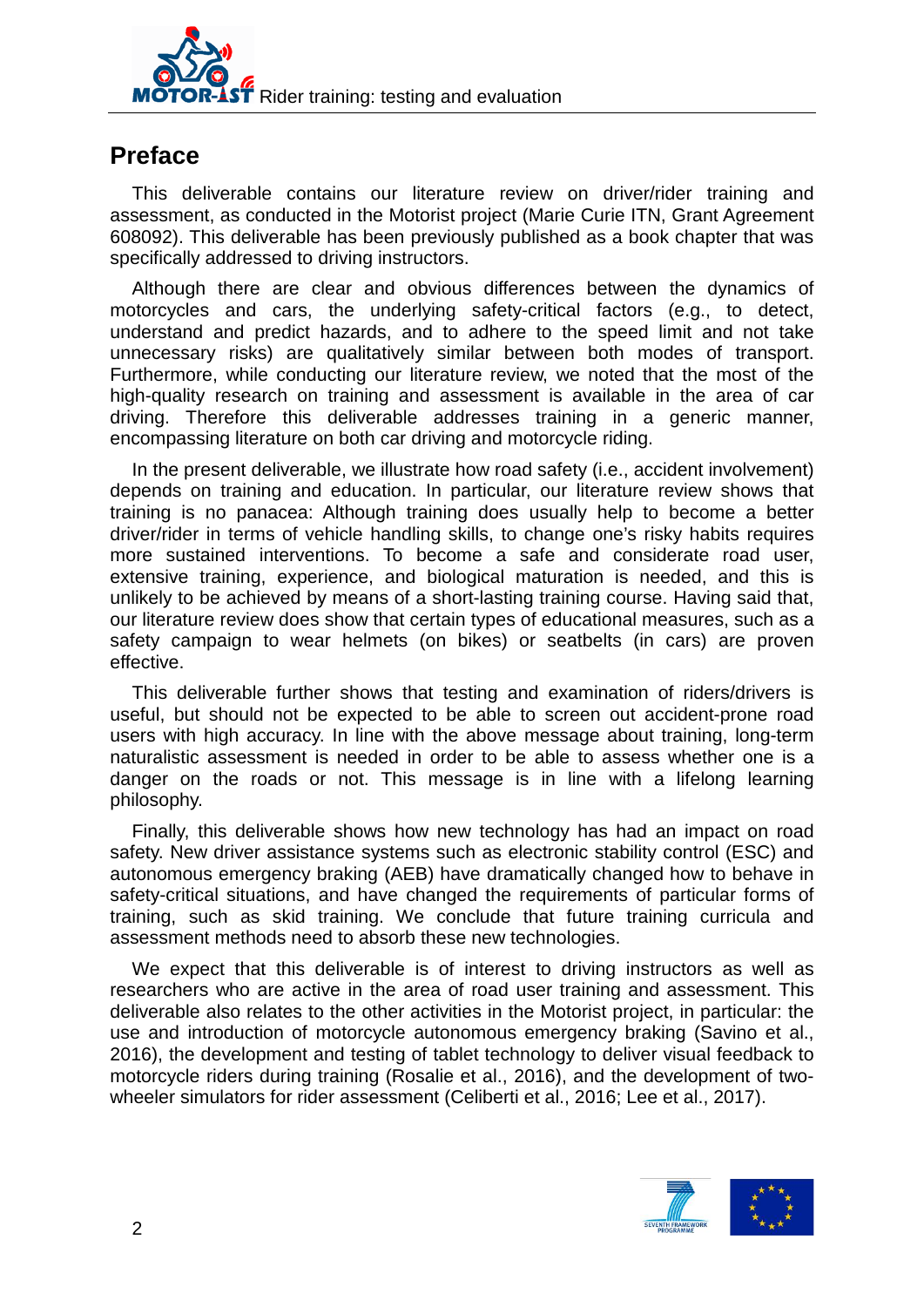

## **Executive summary**

The aim of this deliverable is to illustrate to driving instructors how science contributes to cumulative knowledge on road safety. We do this by reviewing a scientific study for each of the three classical Es of road safety: (1) education, (2) enforcement, and (3) engineering.

Regarding education, we review the DeKalb experiment from the 1980s, which was a large-sample randomized controlled trial that studied the effect of driver education on postlicense crash rates. The DeKalb experiment showed that participants who were assigned to a state-of-the-art driver education program performed better on theory and road tests, and became licensed sooner than control participants who did not receive formal driving instruction. Although the state-of-theart education improved these target outcomes, there is no consistent evidence that it reduced crash risk. The recent consensus is that theoretical knowledge and skillful maneuvering alone are not sufficient for safe driving. Drivers should also have postlicense on-road experience and the lifestyle and attitudes that contribute to a safe driving style.

Regarding enforcement, we describe a UK study from the late 1990s on the statistical reliability of the formal road test. In this study, driving test candidates were asked to retake the test with a different examiner. The results showed surprisingly low consistency between the two tests, indicating that an assessment of a 30-minute drive might not be trustworthy. We provide several recommendations (such as increasing the test duration and implementing standardized routes and checklists) for improving the reliability of road testing. Furthermore, the value of computerized testing (e.g., hazard perception testing) and long-term data collection (e.g., in-vehicle driver state monitoring) is addressed.

Regarding engineering, the growing prevalence of active safety systems in vehicles has raised the question of how to treat such technologies in driver education curricula. A study on electronic stability control (ESC) was reviewed to illustrate how advances in technology improve road safety and affect elements of on-road training. In the case of ESC, skid training has become less relevant, but it is unknown whether learner drivers should experience critical driving situations during which the ESC gets activated. This may foster their overconfidence.

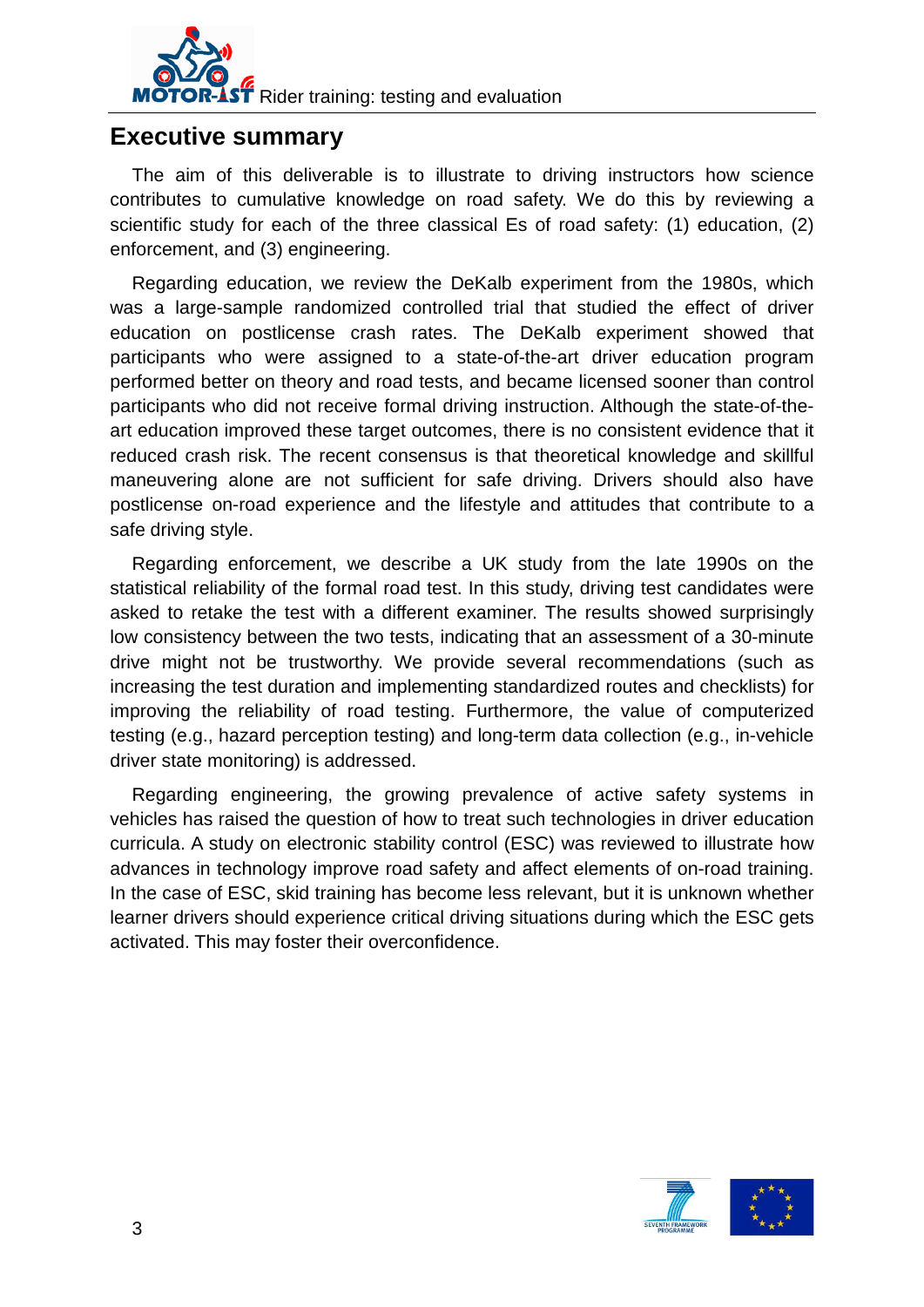# **Glossary**

| <b>AEBS</b>  | <b>Advanced Emergency Braking System</b>               |
|--------------|--------------------------------------------------------|
| <b>ESC</b>   | <b>Electronic Stability Control</b>                    |
| <b>GPA</b>   | <b>Grade Point Average</b>                             |
| <b>NHTSA</b> | National Highway Traffic Safety Administration         |
| <b>OECD</b>  | Organisation for Economic Co-operation and Development |
| <b>PDL</b>   | <b>Predriver Licensing Curriculum</b>                  |
| <b>SPC</b>   | Safe Performance Curriculum                            |

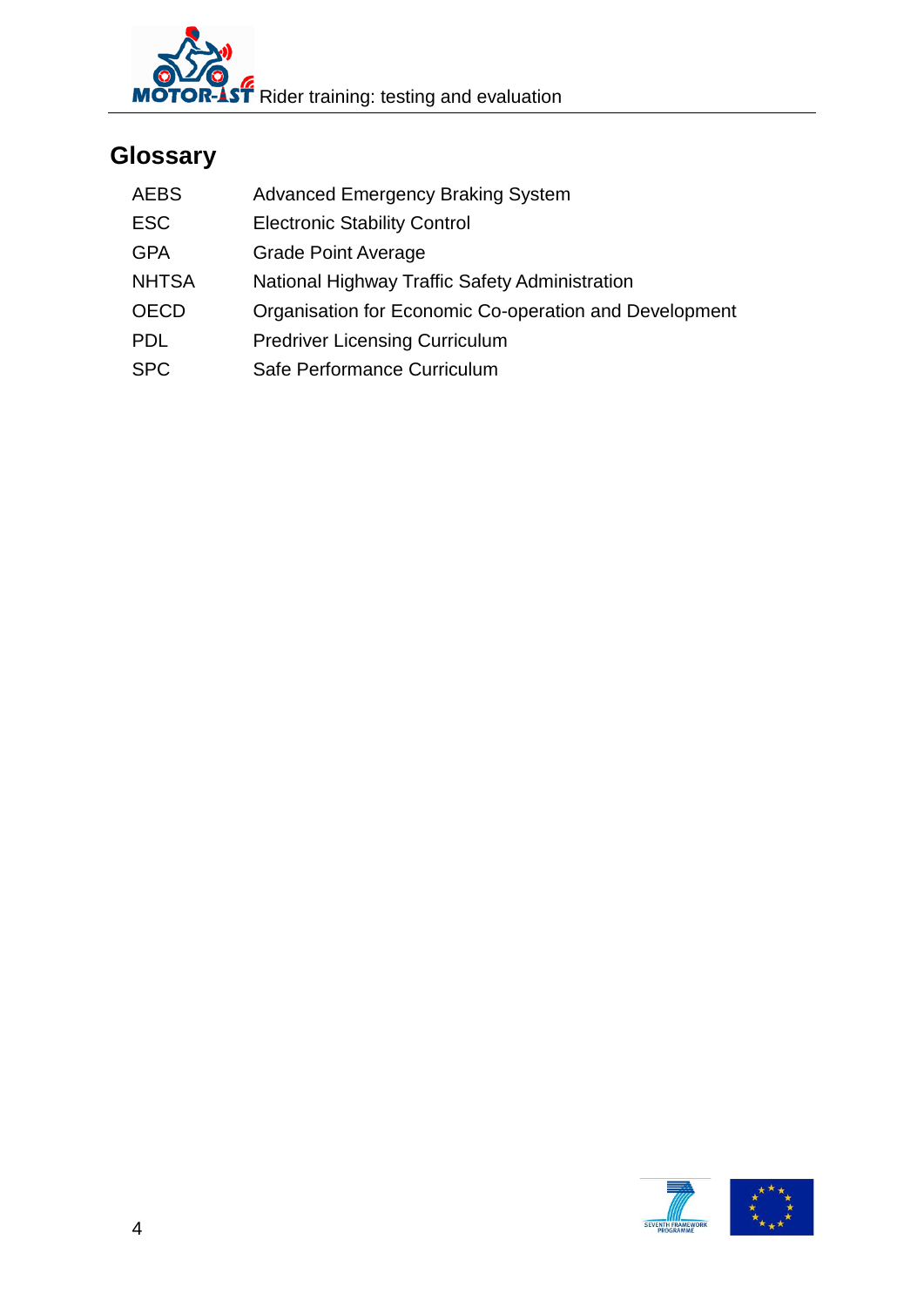

# **Table of contents**

| 1 <sub>1</sub> |                                                                    |
|----------------|--------------------------------------------------------------------|
| $1.1$          |                                                                    |
| 1.2            |                                                                    |
| 1.3            |                                                                    |
| 2.             | <b>EDUCATION: WHY DRIVER EDUCATION SOMETIMES FAILS TO REDUCE</b>   |
|                |                                                                    |
| 2.1            |                                                                    |
| 2.2            | Evaluation of Driver Education Effectiveness: The DeKalb Study  10 |
| 2.3            |                                                                    |
| 3.             | <b>ENFORCEMENT: ON THE STATISTICAL RELIABILITY OF ON-ROAD</b>      |
|                |                                                                    |
|                |                                                                    |
| 3.1            |                                                                    |
| 3.2            |                                                                    |
| 3.3            |                                                                    |
| 4.             | <b>ENGINEERING: ELECTRONIC STABILITY CONTROL REDUCES SINGLE-</b>   |
|                |                                                                    |
| 4.1            |                                                                    |
| 4.2            |                                                                    |
| 4.3            |                                                                    |
| 5.             |                                                                    |
|                |                                                                    |
|                |                                                                    |

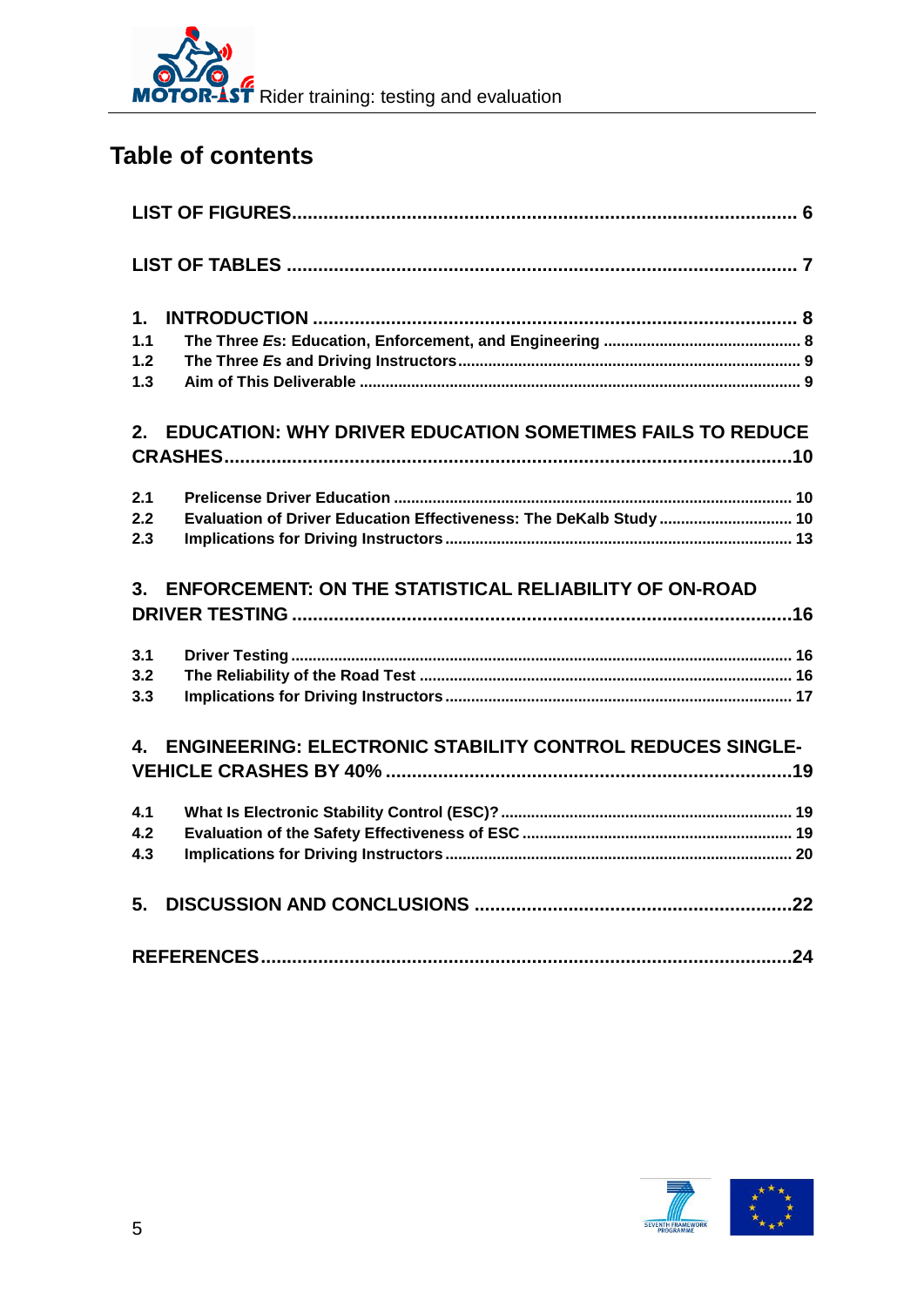# **List of Figures**

| FIGURE 1 - DISTRIBUTION OF THE NUMBER OF CRASHES FOR ALL ASSIGNED STUDENTS (N |  |
|-------------------------------------------------------------------------------|--|
| $= 5,464$ FOR SAFE PERFORMANCE CURRICULUM [SPC], N = 5,430 FOR PRE-DRIVER     |  |
| LICENSING [PDL], N = 5,444 FOR THE CONTROL GROUP) (DATA FROM TABLE C-1 IN     |  |
|                                                                               |  |
| FIGURE 2 - ESTIMATED PERCENTAGE OF STUDENTS HAVING RECEIVED A TRAFFIC         |  |
| VIOLATION AND ESTIMATED PERCENTAGE OF STUDENTS INVOLVED IN A CRASH, PER       |  |
| AGE GROUP. THE PDL DATA WERE OMITTED FOR CLARITY (DATA EXTRACTED FROM         |  |
|                                                                               |  |

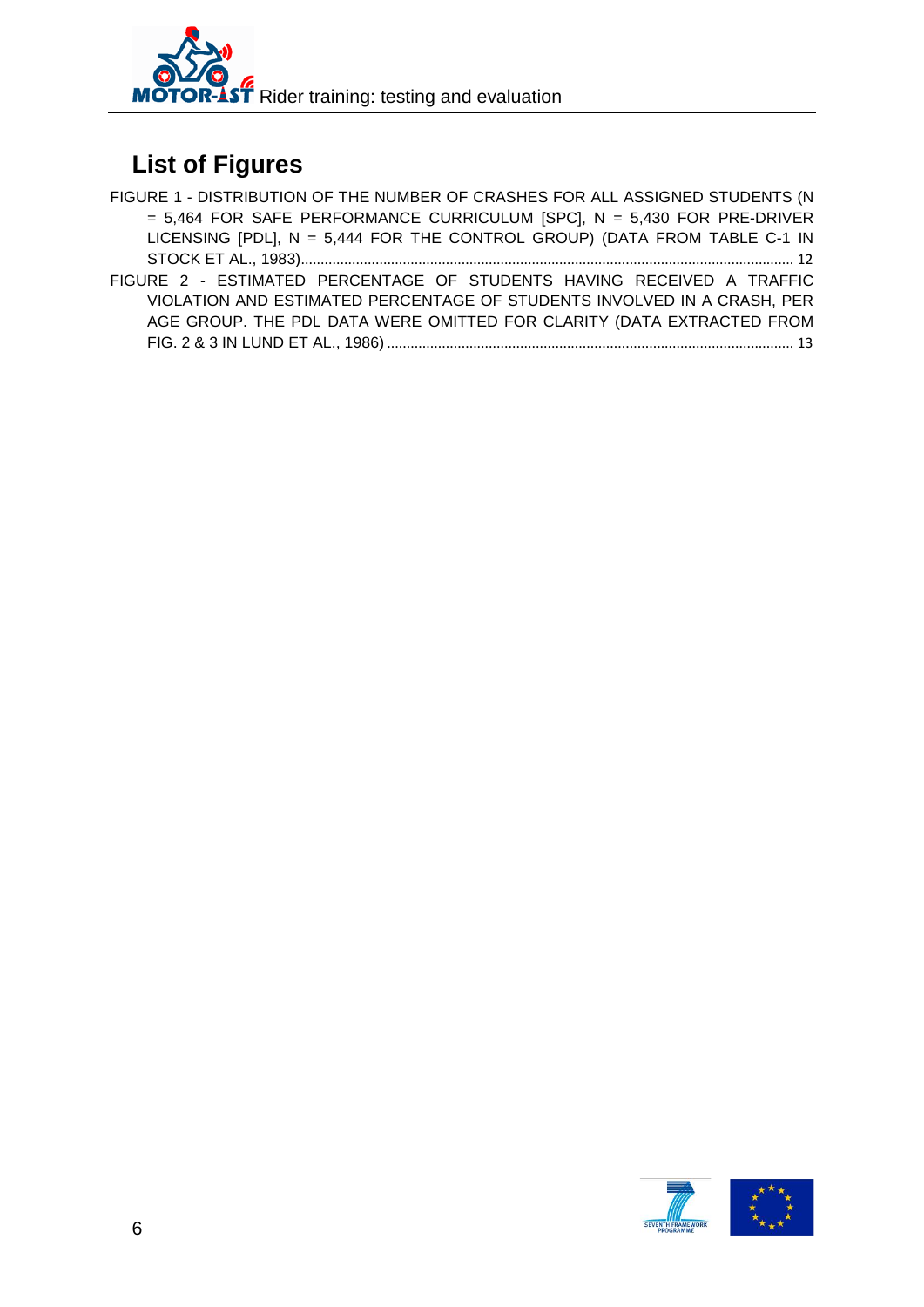

# **List of Tables**

| TABLE 1 - CRASHES AND VIOLATIONS OF ALL ASSIGNED STUDENTS AT 24 MONTHS AFTER |  |
|------------------------------------------------------------------------------|--|
| THE ASSIGNMENT TO ONE OF THE THREE EXPERIMENTAL GROUPS (DATA FROM            |  |
|                                                                              |  |
| TABLE 2 - NUMBER OF CANDIDATES WHO PASSED AND FAILED THE DRIVING TESTS       |  |
|                                                                              |  |

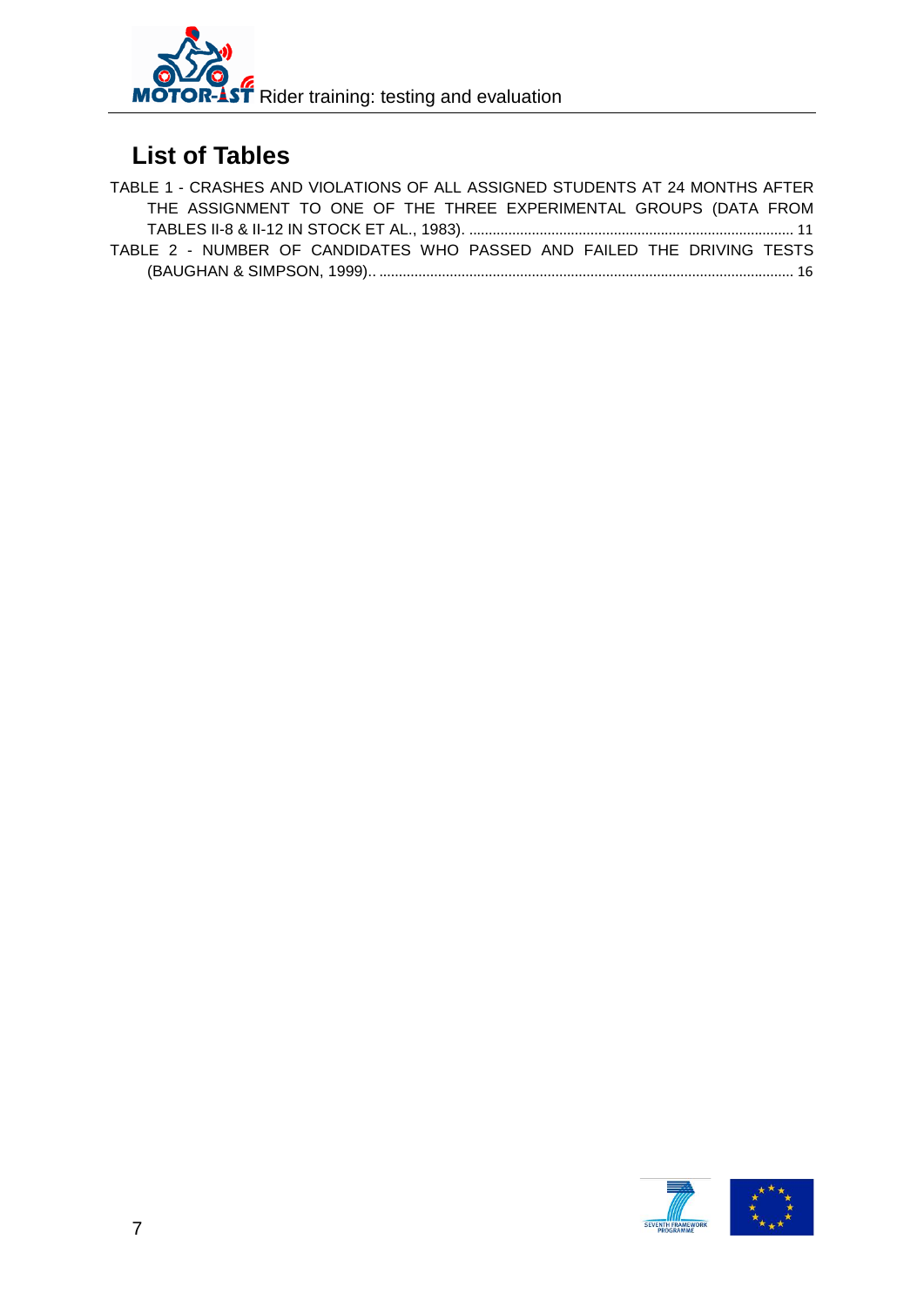## **1 Introduction**

Worldwide, 1.3 million fatal road traffic crashes occur on a yearly basis, making road injuries the eighth leading cause of death (Lozano et al., 2013). Young drivers are overrepresented, with 20–30% of the traffic fatalities resulting from crashes involving a driver under the age of 25 (Organisation for Economic Co-operation and Development [OECD], 2006). Fortunately, the high-income countries are making great strides in improving road safety (for more information, see Vlakveld, 2016). The ongoing implementation of road safety measures allows the setting of strict safety targets, with the long-term goal of zero fatalities in traffic (Rosencrantz et al., 2007).

## **1.1 The Three** *E***s: Education, Enforcement, and Engineering**

Road safety measures are traditionally categorized into the three *E*s: education, enforcement, and engineering (Learoyd, 1950; McKenna, 2012; Rothengatter, 1982). We define education as those mechanisms that intend to improve the knowledge and behavior of road users. This includes on-road practice, classroom courses, and mass media road safety campaigns (Beanland et al., 20113; Wakefield et al., 2010). Emerging methods such as simulator-based training (e.g., De Winter et al., 2009; Park et al., 2015) and in-vehicle monitoring systems that allow for real-time or postdrive feedback (e.g., Musicant & Lampel, 2010) also belong to the category of education (for further information, turn to Fisher & Dorn, 2016 and Toledo & Lotan, 2016). In North America and Australia, the term *driver education* is often used in reference to formal in-class and in-vehicle training prior to licensed driving (e.g., Mayhew & Simpson, 2002). Thus, driver education encompasses, and has a broader meaning than, driver training (see also Beanland et al., 2013). However, McKenna (2010) argued that in practice, people do not recognize the difference between the words *training* and *education*. In the present deliverable, we use the term education for both classroom teaching and on-road instruction.

Enforcement includes the development and application of laws and regulations that aim to eliminate undesirable behaviors. Enforcement concerns not only such salient measures as police patrolling and speed cameras, but also driver testing, restricted driving in graduated driver licensing, breath alcohol testing, traffic regulations, vehicle safety standards and regulations, and laws regarding road design (Groeger & Banks, 2007; Zaal, 1994).

Engineering refers to the invention, design, construction, and modification of physical systems. Examples are modifications in road design such as black-spot treatments and traffic calming measures (Elvik et al., 2009); the introduction of passive safety systems such as airbags and crumple zones; and, more recently, the introduction of active safety systems such as driver assistance and automation technology (e.g., Lee, 2007).

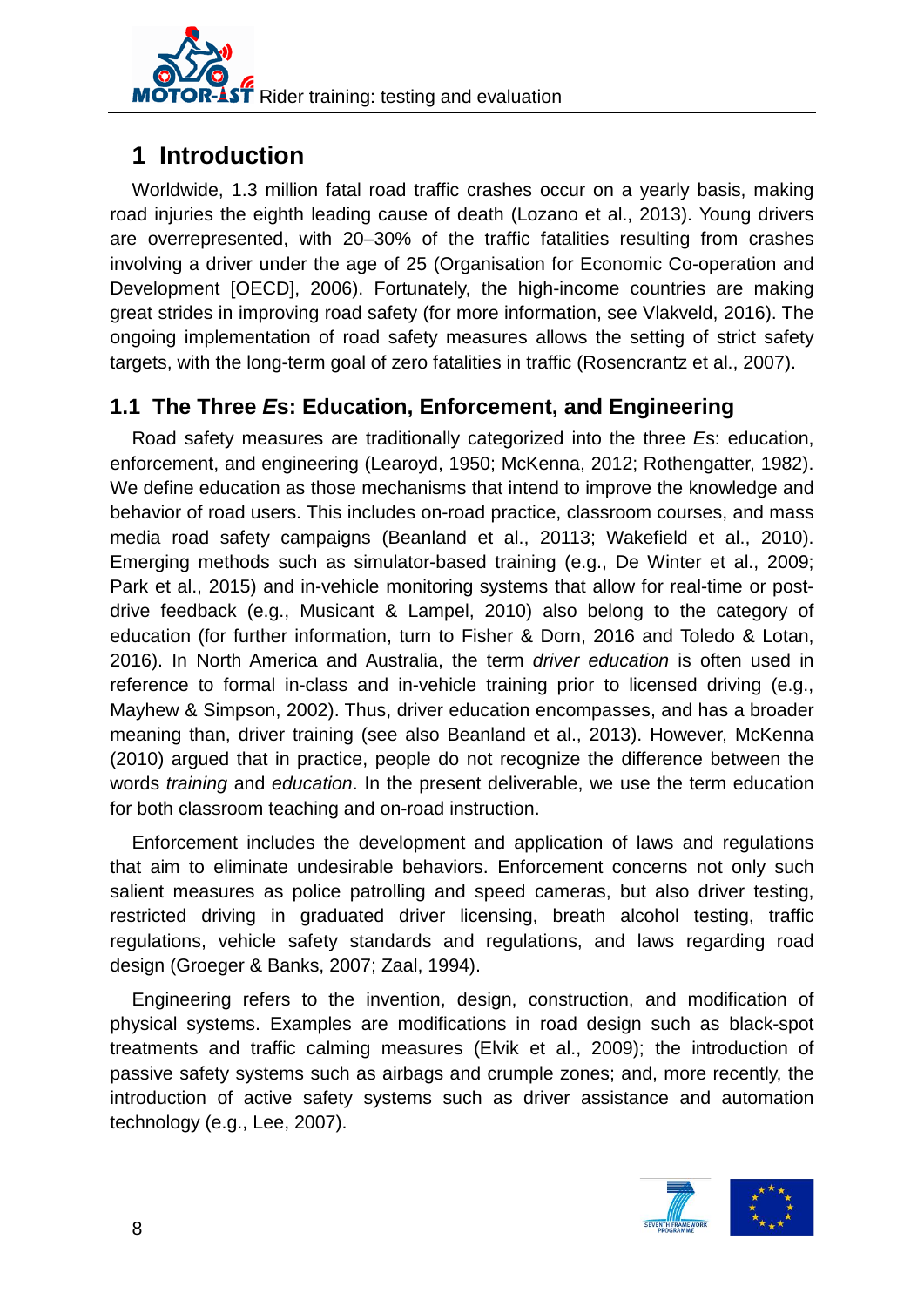

 $ST$  Rider training: testing and evaluation

#### <span id="page-8-0"></span>**1.2 The Three** *E***s and Driving Instructors**

Among the three *E*s, driving instructors are probably most familiar with the first *E*, education. It is important that instructors know the scientific consensus and apply evidence-based education, not unlike clinicians who practice evidence-based medicine. However, education cannot be understood in isolation from the other two *E*s. After all, drivers drive in *engineered* vehicles and have to pass a formal driving test before being allowed to drive independently. Another example of the interaction between the three *E*s concerns the safety effectiveness of seat belts. Research has shown that the mere legislation of this technology in the 1970s (mandating that seat belts are installed in new cars and that it is compulsory to wear them) had limited effectiveness. It required substantial further investments in publicity campaigns and enforcement to ensure that people actually started wearing seat belts (Jonah et al., 1982; Mäkinen & Hagenzieker, 1991; Williams & Wells, 2004). Thus, driving instructors need to be familiar not only with the science behind education but also with issues of enforcement and engineering.

#### **1.3 Aim of This Deliverable**

The aim of this deliverable is to illustrate to driving instructors and other practitioners how the scientific method contributes to the development of road safety knowledge. We do this by describing three example scientific studies, one each in the areas of education (Stock et al., 1983), enforcement (Baughan & Simpson, 1999), and engineering (Farmer, 2006). For each of the three studies, we show the main results and explain the relevance for driving instructors. Furthermore, we discuss the limitations of these studies in an attempt to shed light on the limits of the acquired knowledge.

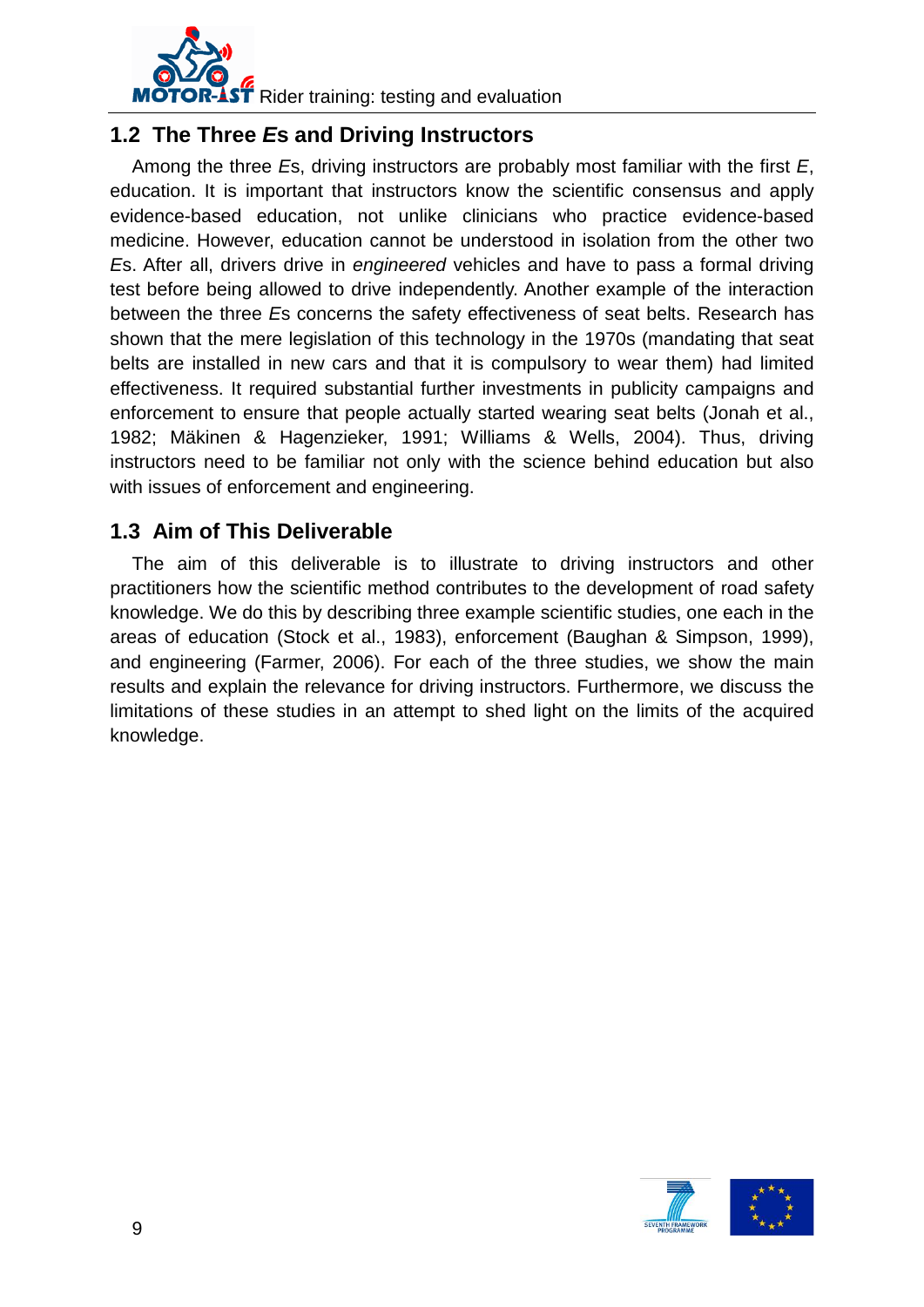## **2 Education: Why Driver Education Sometimes Fails to Reduce Crashes**

## **2.1 Prelicense Driver Education**

One of the measures aiming to reduce novice driver crashes is prelicense driver education. The assumption that driver education produces safe drivers led to the introduction of formal driver education as a part of the licensing process in the first half of the twentieth century. The popularity of driver education grew in the 1950s and 1960s, stimulated by evaluation studies reporting that driver education was effective in reducing novice drivers' crash risk (see Mayhew, 2007 for a review). However, most of the early studies suffered from serious methodological weaknesses (e.g., no randomized controlled designs, small sample sizes), which means that the validity of their results is questionable.

## **2.2 Evaluation of Driver Education Effectiveness: The DeKalb Study**

As a response to the growing popularity of driver education but ongoing concerns about its effectiveness, the National Highway Traffic Safety Administration (NHTSA) designed a state-of-art education program and a corresponding experiment to determine the effect of this program on road safety (Stock et al., 1983). This study took place between December 1977 and June 1981 in DeKalb County, Georgia. Herein, we report the results of the NHTSA final report (Stock et al., 1983) and reanalyses conducted by the Insurance Institute for Highway Safety (Lund et al., 1986) and by R. C. Peck & Associates (Peck, 2011).

We selected the DeKalb study as an illustration of a well-designed experiment. It had a large sample size and used a stratified randomization procedure for assigning participants to groups. Random assignment is considered to be a gold standard for investigating cause–effect relationships by ensuring that each participant has an equal chance of being placed in any group. Thus, at the end of the study, differences between groups can confidently be attributed to the effects of the experimental treatment (i.e., the type of driver education) on the dependent variables (i.e., indices of the effect of training). Another strength of the DeKalb study was that it evaluated educational effectiveness on measures of actual safety (i.e., crash and violation records from the Georgia Department of Administrative Services).

Students who had reached the age of 15 years (i.e., the legal licensing age), who did not already have a driver's license, who were not already participating in driver education, and who were motivated to obtain their driver's license as soon as possible could apply to participate in the DeKalb study (Stock et al., 1983). Over 16,000 secondary school students were randomly assigned to either of two educational groups or one control group while they were matched for sex, socioeconomic status, and grade point average (GPA). Students assigned to the first educational group participated in an advanced driver education program called the



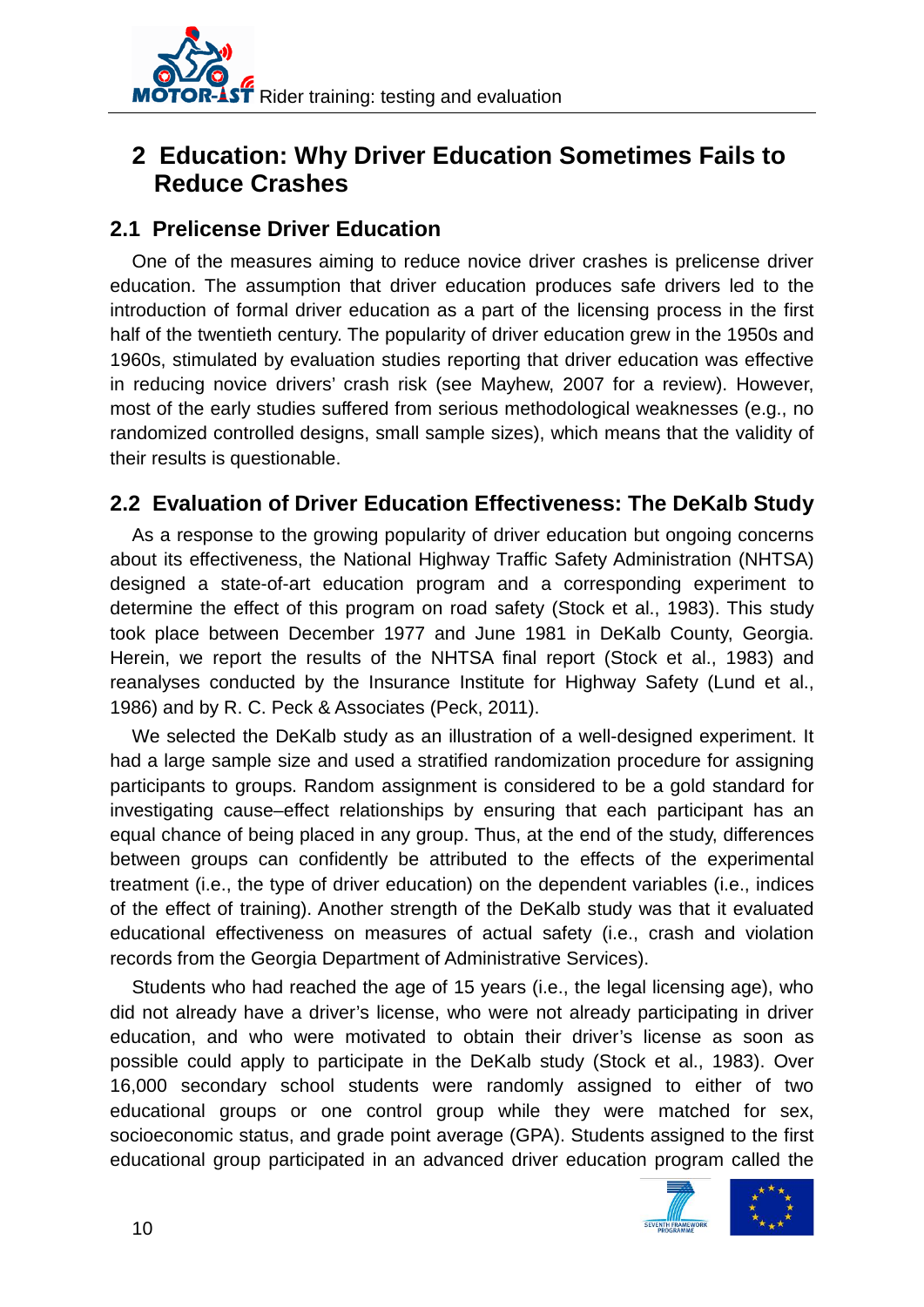

Safe Performance Curriculum (SPC). The SPC "was developed in such a way that it represented the best that the driver education community and its supporting scientific and technical resources had to offer as an accident countermeasure" (Riley & McBride, 1974, p. 5). Specifically, the SPC group received about 70 hours of formal education, consisting of three modes of formal instruction: (1) classroom instruction, including film-based driving simulation instruction, (2) instruction on a driving range, focusing on the initial development of vehicle control skills, skills in interacting with various roadway configurations, and emergency skills, and (3) on-road training focusing on the enhancement of the skills required in actual traffic. These types of formal instruction were complemented by practice-with-parents sessions and by guided learning designed to respond to individual needs (Riley & McBride, 1974; Weaver, 1978). In guided learning, the students could interact with an instructor during waiting intervals (e.g., when another group of students received the film-based driving simulation instruction). The duration of the in-vehicle instruction provided by the DeKalb study (range instruction and on-road training) was approximately onethird of the total time of formal instruction, whereas the remaining two-thirds was devoted to in-class education. The second group received a 20-hour education, which was called the predriver licensing curriculum (PDL) (Riley & McBride, 1974; Stock et al., 1983). The PDL aimed to develop only those skills and knowledge necessary for passing the driving test and covered less safety content. For example, the modules on hazard perception, alcohol and drugs, and skid control were not treated in the PDL. The control group did not receive any education provided by the DeKalb study (Stock et al., 1983; Weaver, 1978). It was expected that students assigned to this group were taught to drive by their parents or friends, or in commercial driving schools.

The results reported by Stock et al. (1983) were as follows:

• *Crashes and violations per assigned student*. About one year after the completion of the project, there were no statistically significant differences in the number of violations and crashes per student between the educational groups and the control group (Table 1 and Figure 1).

**Table 1 - Crashes and violations of all assigned students at 24 months after the assignment to one of the three experimental groups (data from Tables II-7, II-8, and II-12 in Stock et al., 1983).**

|            |                                   |                                          | 1 JUJ.                      |                                              |                                   |
|------------|-----------------------------------|------------------------------------------|-----------------------------|----------------------------------------------|-----------------------------------|
|            |                                   | Crashes                                  |                             | <b>Violations</b>                            |                                   |
|            | Number of<br>assigned<br>students | % of students with at<br>least one crash | Mean crashes<br>per student | % of students with at<br>least one violation | Mean<br>violations per<br>student |
| <b>SPC</b> | 5.464                             | 28.61                                    | .3776                       | 45.59                                        | .9771                             |
| <b>PDL</b> | 5,430                             | 26.46                                    | .3611                       | 44.51                                        | .9565                             |
| Control    | 5,444                             | 26.75                                    | .3643                       | 43.37                                        | .9772                             |

Note. SPC = Safe Performance Curriculum, PDL = Pre-Driver Licensing.

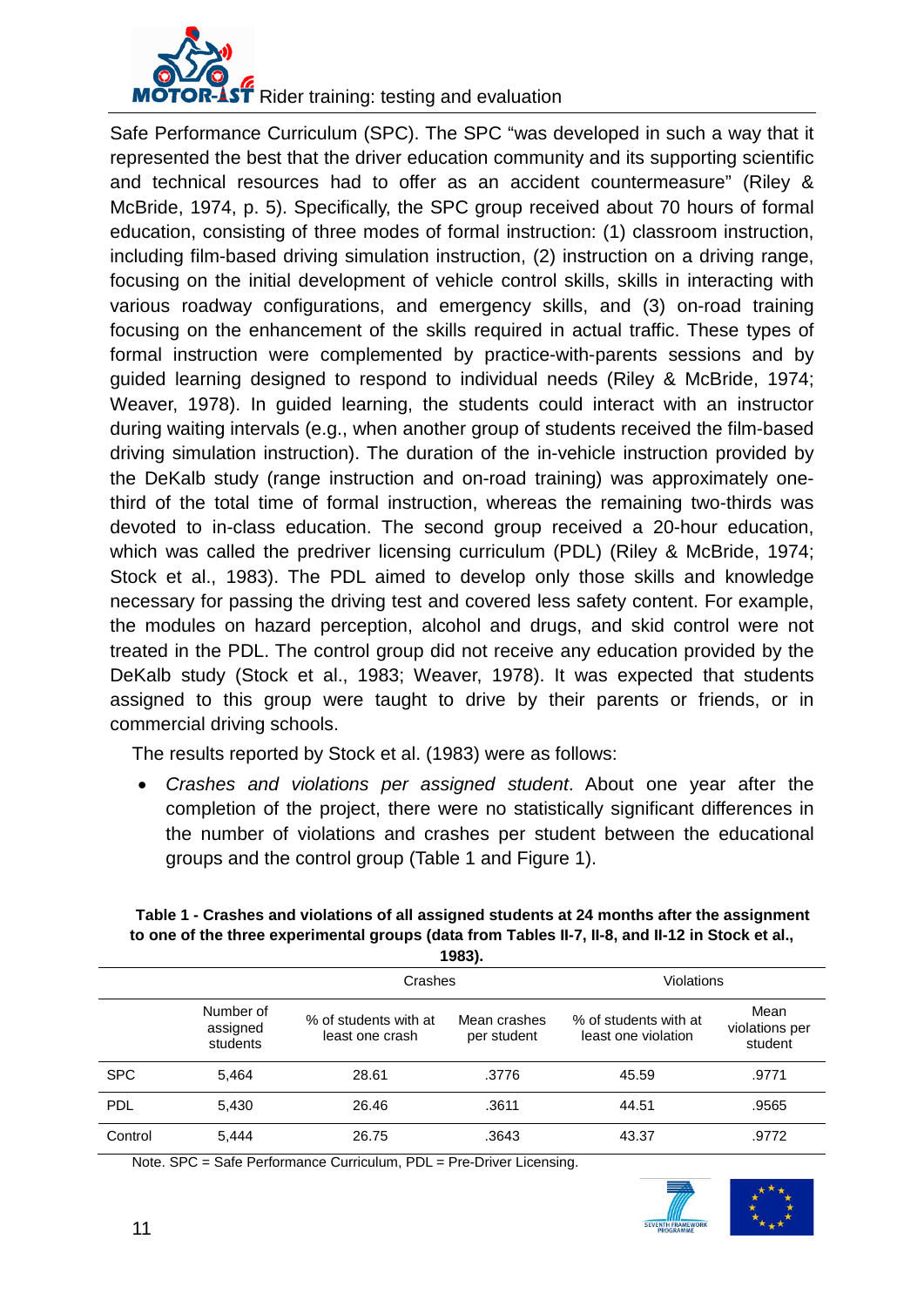

<span id="page-11-0"></span>**Figure 1 - Distribution of the number of crashes for all assigned students (***n* **= 5,464 for Safe Performance Curriculum [SPC],** *n* **= 5,430 for Pre-Driver Licensing [PDL],** *n* **= 5,444 for the control group). The crash and violation data were current as of December 1981 and December 1982, respectively. (Data from Table C-1 in Stock et al., 1983).**

- *Crashes and violations per student who completed the course and obtained a driver's license*. During the first 6 months of licensed driving, there were slightly fewer crashes (average of 0.1021  $[n = 3545]$ , 0.1010  $[n = 3375]$ , and 0.1221 [n = 4135] for the SPC, PDL, and control groups, respectively) and violations (average of 0.1391, 0.1425, and 0.1753, respectively) for students in the SPC and PDL groups than for students in the control group, when analyzing only those students who had completed the SPC/PDL course and subsequently became licensed. These results are in line with the work of Peck (2011), who similarly concluded that the DeKalb study showed evidence of a small short-term crash and violation reduction per licensed driver. However, one limitation of these statistics is that not all assigned students actually completed the SPC/PDL course. The possibility that the more motivated/competent students completed the course, and hence skewed the results, cannot be ruled out. Stock et al. (1983) explained that "the percent of high GPA students among the SPC group, 65.3 percent high GPA, and the PDL group, 65.8 percent high GPA, is somewhat higher than among the Control group, 59.6 percent high GPA. This difference probably reflects a selfselection factor in completing the SPC and PDL programs" (p. II-19).
- *Licensing rates*. Students assigned to SPC and PDL groups became licensed at greater rates compared to students assigned to the control group. Specifically, 70.6%, 66.7%, and 58.8% of students assigned to the SPC, PDL,

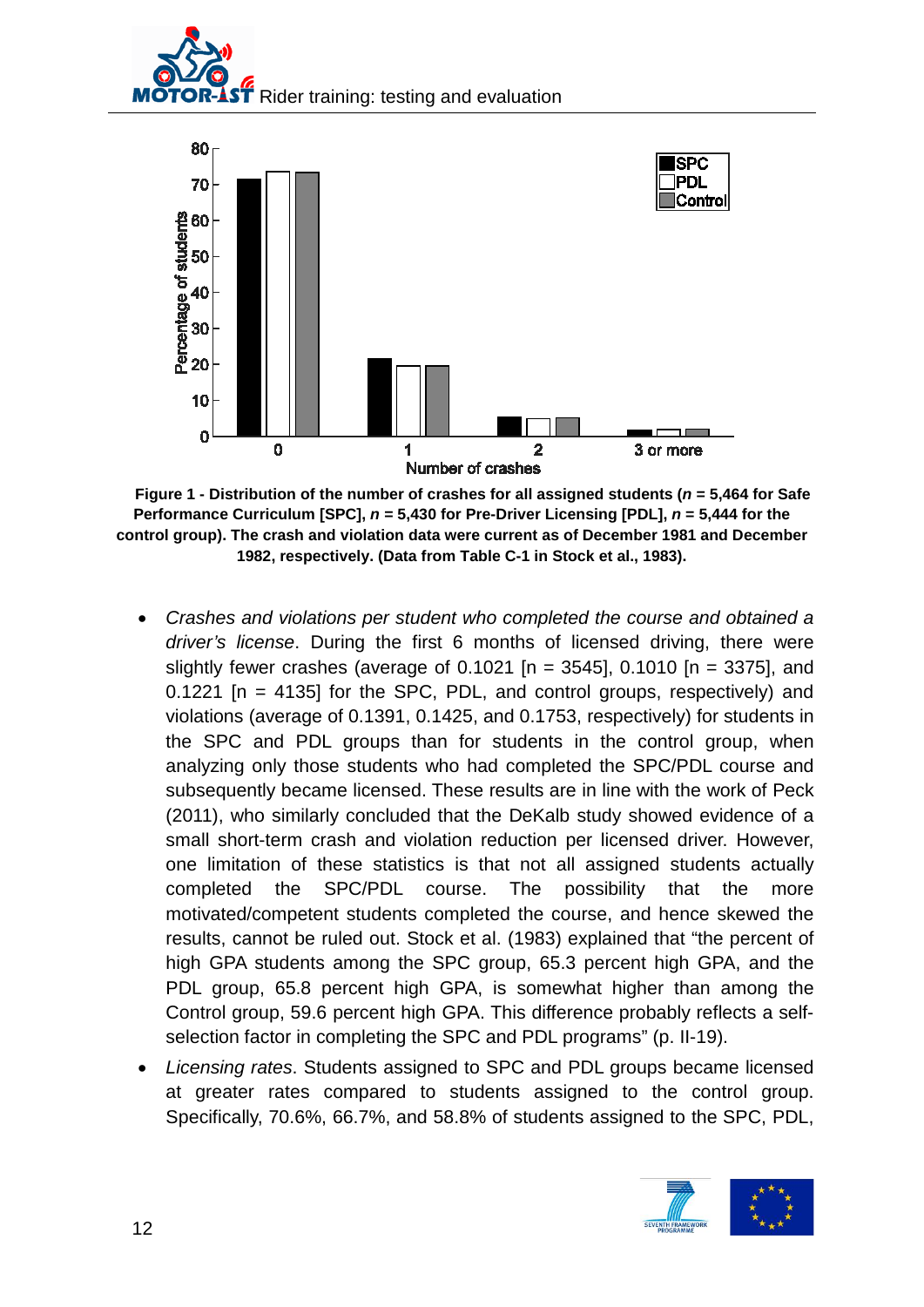# **T** Rider training: testing and evaluation

and control groups, respectively, were licensed within 6 months of course completion or their 16th birthday, whichever was later.

- *Driving tests*. A subset of students completed additional tests of driving knowledge and skills. The SPC students scored higher than PDL students on a 56-item driving knowledge test administered on the last day of the quarter in which the student took driver education (the mean scores were  $48.18$  [n = 955] and 44.43 [n = 994], respectively). Furthermore, SPC students scored higher than the PDL and control groups on a standardized 30-minute on-road performance test, which was administered after the students were already licensed (mean percentages of correct behaviors were  $68.75\%$  [n = 100], 64.82% [n = 117], and 62.10% [n = 242], respectively).
- *Mileage*. By means of telephone surveys, it was determined that students in the control group had a higher driving exposure per licensed driver (the mean miles driven the day before the survey were 21.05  $[n = 500]$  for SPC, 22.82  $[n]$  $= 517$ ] for PDL, and 24.93 [n  $= 498$ ] for the control group, excluding 73, 73, and 80 students who reported they did not drive the previous day, respectively).

Lund et al. (1986) reanalyzed the DeKalb data and applied a statistical model that controlled for students' GPA, parental education, parental occupation, sex, and the period during which they received the education. According to the statistical model by Lund et al. (1986), students assigned to the SPC group were 16% more likely to be licensed than students assigned to the control group. Furthermore, SPC students were 11% more likely to have crashed and 8% more likely to have received a traffic violation than the control group (see Figure 2).



**Figure 2 - Estimated percentage of students having received a traffic violation and estimated percentage of students involved in a crash, per age group. The PDL data were omitted for clarity (data extracted from Fig. 2 & 3 in Lund et al., 1986).**

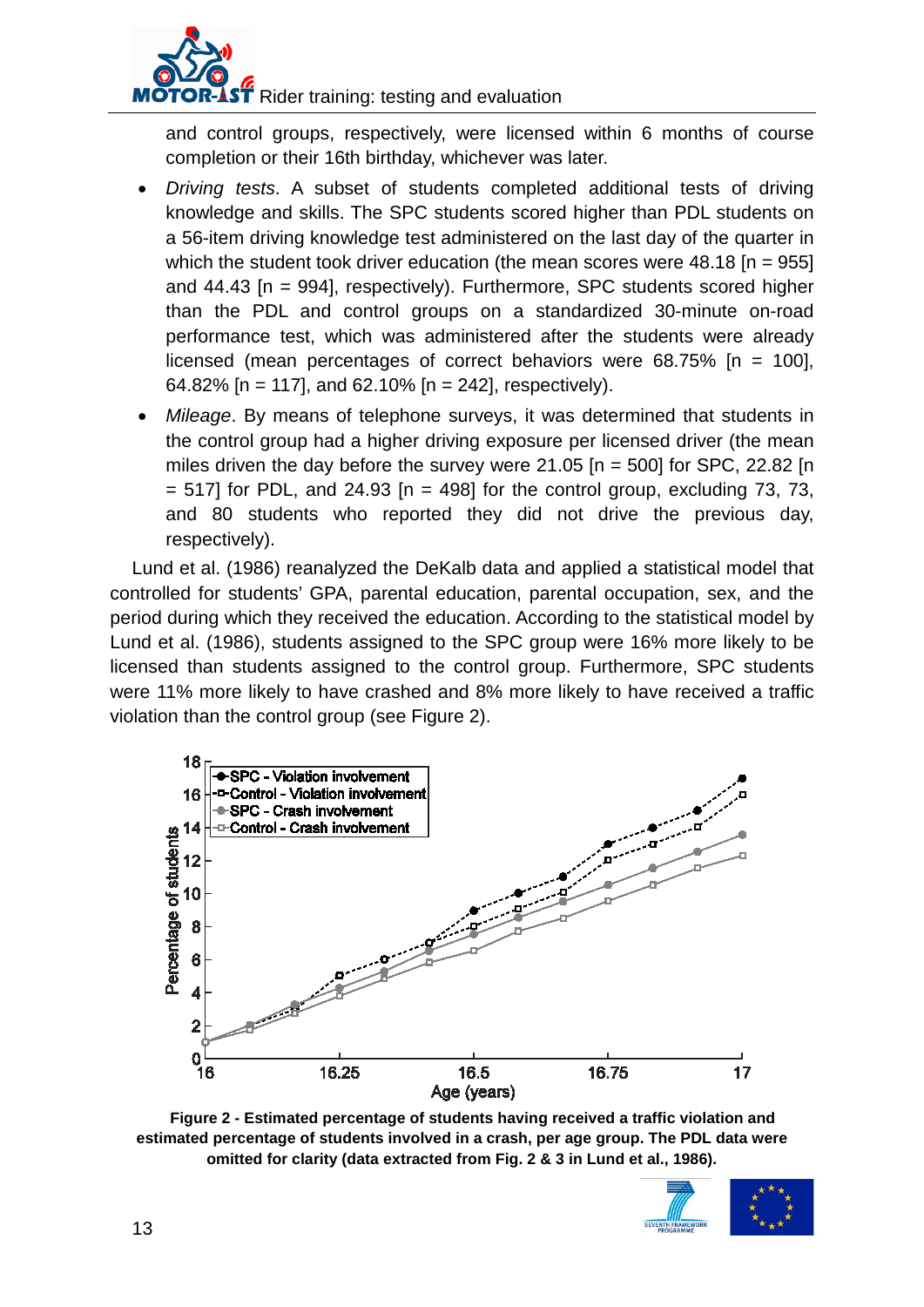

#### **2.3 Implications for Driving Instructors**

The results of the DeKalb experiment yielded no consistent evidence that SPC and PDL programs reduced crash risk. A small crash reduction was observed per licensed driver, an effect that was detectable up to 18 months after licensure (Peck, 2011). However, if one wishes to express the effectiveness of the DeKalb study from a public-health per-capita point of view, the inescapable conclusion is that the "stateof-the-art" SPC program increased the likelihood of crashing compared to the control group. Whether one should adopt the per-licensed-driver (only students who completed the SPC course) or the per-capita (all students assigned to the course whether they completed it or not) perspective remains debatable (e.g., Peck, 2011).

One potential cause behind the limited safety effectiveness of the DeKalb program is that the SPC group in particular focused extensively on maneuvering at the driving range and on classroom instruction. Students in the SPC group indeed performed significantly better than the other two groups in a road test and a theory test. However, basic driving skills and knowledge about traffic rules are not sufficient for safe driving. The recent consensus is that drivers should acquire at least several months of independent postlicense driving experience in order to be safe drivers (Foss, 2011; Maycock & Lockwood, 1993). Appropriate lifestyle, attitudes, and skills for self-control are important prerequisites for safe driving as well (Hatakka et al., 2002; Jessor, 1987). In other words, although drivers clearly become more skillful and safe simply through learning by doing, risky driving attitudes are resistant to change. There is evidence that deliberate traffic violations, such as drunk driving, even *increase* with licensure (De Winter et al., 2015; Foss, 2011).

The DeKalb study demonstrated that students assigned to a driver education program became licensed sooner than students assigned to the control group. Although this is a positive outcome, it also means that the educational programs stimulated getting young people onto the roads who otherwise would not be driving, hence increasing the overall risk exposure. An additional issue is that young persons, males in particular, have riskier driving styles than older persons, due to their neurobiological immaturity (Dahl, 2008; Evans, 2006; Steinberg, 2008). To address these risks, current licensing systems aim to increase the licensing age and the amount of on-road driving experience prior to solo driving (OECD, 2006). For example, graduate licensing systems and multiphase driver educational programs worldwide aim to decrease fatalities by increasing the time period for achieving a full license and by letting novice drivers practice in protective conditions (OECD, 2006; Waller, 2003; Williams et al., 2012).

In the past decades, the effectiveness of driver education has been investigated in a number of studies (see Beanland et al., 2013 and Kardamanidis et al., 2010 for reviews on car driver education and motorcycle riding education, respectively). Unfortunately, many of these studies suffered from methodological weaknesses, such as attrition bias and a lack of randomized assignment (Beanland et al., 2013; Kardamanidis et al., 2010). Nonetheless, the available high-quality research indicates



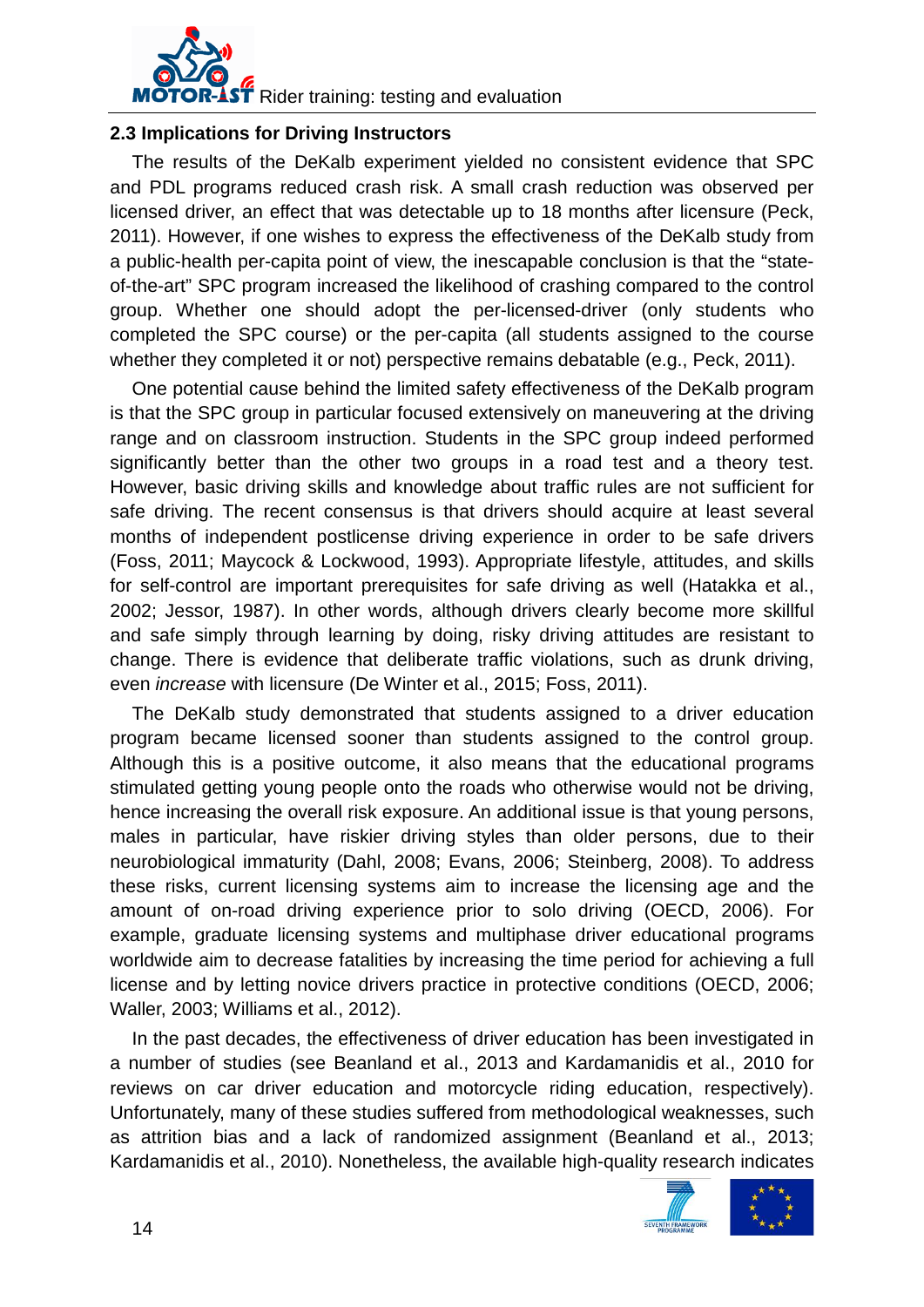

 $T$  Rider training: testing and evaluation

that driver education is useful for becoming skillful at the tasks that are the actual focus of the education. Examples of such target skills are to score highly on a road test, to perform well on a computerized test of a safety-relevant driving skill such as hazard anticipation, and to improve habits of wearing seat belts or helmets (e.g., Boele-Vos & De Craen, 2015; Horswill et al., 2015; Pradhan et al., 2009; Underwood et al., 2011). For example, in one randomized controlled trial in Thailand, it was found that driver education was successful in raising the proportion of motorcyclists who always wore helmets from 20.5% in the control group to 46.5% in the intervention group (Swaddiwudhipong et al., 1998). Furthermore, there is increasing evidence that safe driving skills can be acquired before licensure in simulator-based and PC-based training programs that target complex driving skills such as hazard anticipation, hazard mitigation, and attention, along with driver attitudes and motivation (Fisher & Dorn, 2016; see also Horswill, 2016 and Lenné et al., 2016). In short, it would appear that drivers before licensure can develop important target skills that transfer to the open road, behaviors that are related to crash risk. However, the effect of education on actual crashes remains uncertain.

Despite the absence of consistent evidence that formal driver education reduces road traffic crashes, driver education continues to remain popular among the instructors who deliver it as well as among those who receive it (McKenna, 2012). In the last decades, driving instructors have rightly started to recognize that safe driving involves more than just theoretical knowledge of safe driving practices and skillful maneuvering at the driving range (Hatakka et al., 2002). It should be emphasized here that it is the research community that bears full responsibility for not having identified training programs that have been proven effective on actual measures of crash involvement. Driving instructors cannot be expected to develop and evaluate different training programs on their own. The driver education community is doing the very best it can with what researchers have given them as tools.

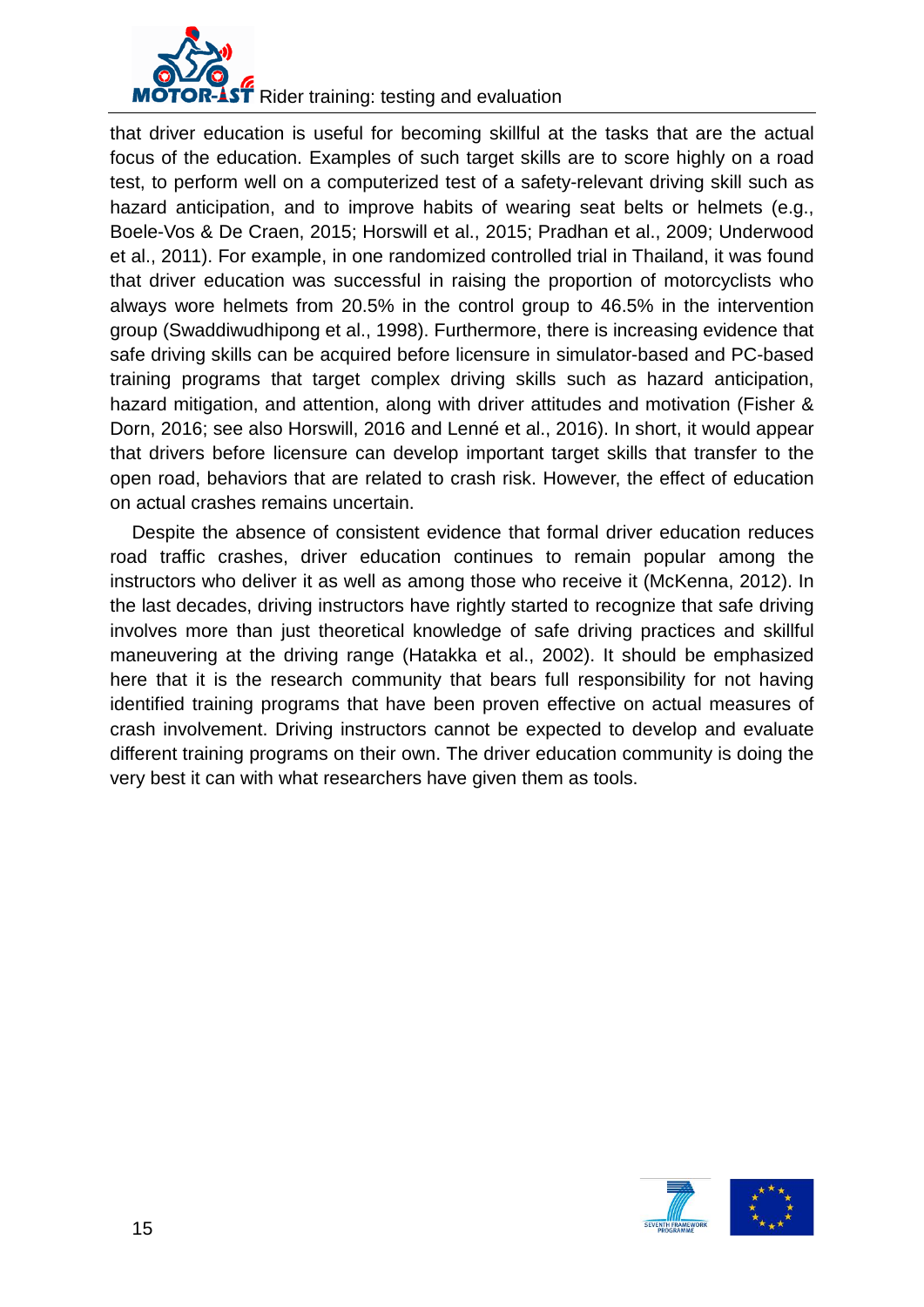# **3 Enforcement: On the Statistical Reliability of On-Road Driver Testing**

#### **3.1 Driver Testing**

In most countries, learner drivers have to pass a driving test in order to obtain their driver's license (Twisk & Stacey, 2007). Not only novice drivers but also professional and older persons with medical conditions have to participate in road tests (Siren & Haustein, 2015). Despite substantial advances in computerized visual and psychometric testing, the road test is still regarded as the gold standard of driver fitness (e.g., Dickerson et al., 2014; Rizzo et al., 2002). However, a study conducted in 1998 cast some doubt on the presumption that the outcome of the road test is particularly informative about the competence of a driver. Although road tests are closely tied to education, we treat driver testing as being in the category of enforcement because the driver's license indicates whether one is legally allowed to drive.

#### **3.2 Driver Testing**

In November and December 1998, a study was undertaken at 20 test centers in the United Kingdom (Baughan & Simpson, 1999). Test candidates were asked whether they would like to take a second driving test a few days later free of charge. The candidates were given a pass certificate if they passed the first test, the second, or both. Neither the candidate nor the examiner of the second driving test were provided with feedback about how the candidate had done in the first driving test until after the candidate had completed the second. A total of 366 candidates took part in the study.

The results revealed low consistency between the two tests (Table 2). Only in 64% of the driving tests were the results of the first and second tests the same. When expressed as a correlation coefficient, the test–retest reliability was  $r = 0.25$ . This is a weak association, especially when considering that the two driving tests were conducted at the same test center, thereby not incorporating regional differences in test difficulty.

**Table 2 - Number of candidates who passed and failed the driving tests (Baughan & Simpson, 1999).**

|                             | <b>Result of second test</b> |      |  |
|-----------------------------|------------------------------|------|--|
| <b>Result of first test</b> | Pass                         | Fail |  |
| Pass                        | 80                           | 57   |  |
| Fail                        | 75                           | 154  |  |

*Note*. The pass rate in the first test was 37.4% ([80+57]/366). The pass rate in the second test was 42.3% ([80+75]/366). This slight improvement in pass rates could indicate a learning effect.

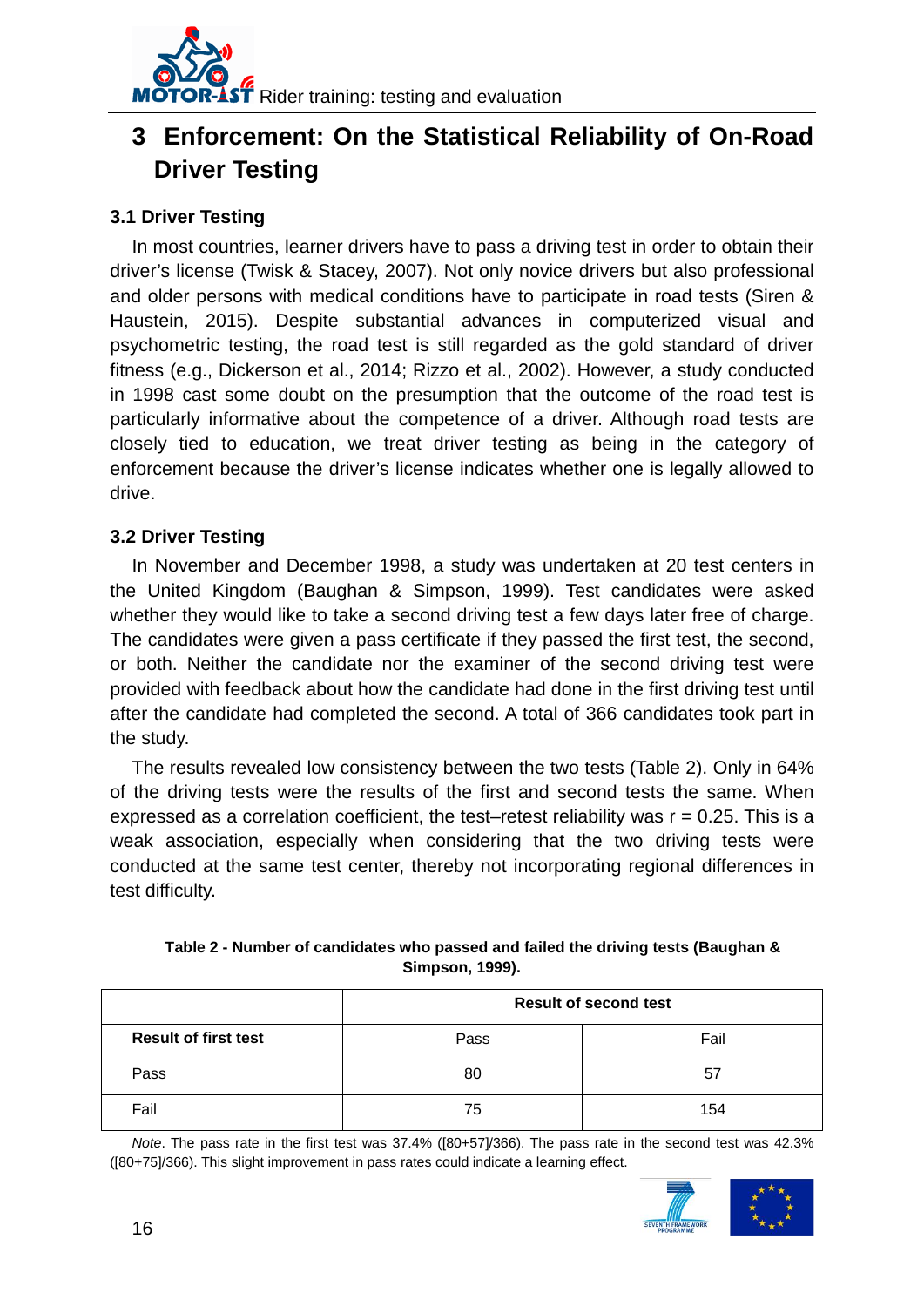

#### **3.3 Implications for Driving Instructors**

In order to understand the implications of low test–retest reliability for driving instructors, it is useful to analyze where disagreement between the two driving tests could have arisen. Four sources of unreliability can be identified. First, there is the issue of interrater reliability. That is, even if two examiners independently assess the same driving test, they do not necessarily assign the same rating to this test, because humans differ regarding their perceptions and valuations (e.g., Boele-Vos & De Craen, 2015). Second, the capacities of the examiners as well as the candidates vary across time, because of momentary distractions as well as fluctuations in alertness, fatigue, and emotion. Third, the traffic conditions vary from one driving test to the other. That is, whether a candidate makes a mistake during a driving test depends on the behavior of other vehicles, weather conditions, and the route driven. Fourth, as explained by Baughan and Simpson (1999), it is likely that learner drivers apply for the driving test only when they are just sufficiently competent to pass the test (see also Baughan et al., 2005). A very poor driver will probably not apply for the road test but will continue practicing to increase the likelihood of passing. Therefore, driving test candidates are probably a homogeneous group, and no strong reliabilities are to be expected. Among statisticians, this phenomenon is known as *restriction of range*, whereby the association between two traits cannot be strong if all people are very much alike (see Kirkegaard, 2015 for an intuitive online demonstration).

Several recommendations can be put forward to improve the reliability of driving tests. First, it is possible to make the driving test longer. In the Baughan and Simpson (1999) study, the test lasted 35 minutes. Making the driving test longer will increase the amount of data (e.g., assessments, faults) that are collected and hence will increase test–retest reliability (Baughan & Simpson, 1999). Reliability can also be improved by using highly standardized routes and checklists, and by retraining the examiners such that they apply more homogeneous norming.

Another solution is to use computerized testing, such as video-based hazard perception tests and simulator-based testing (e.g., Horswill, 2016; Horswill et al., 2015; Vlakveld, 2014). The major advantage of computerized testing is that objective scoring is possible and that exactly the same traffic situations can be offered to all test candidates, guaranteeing a higher reliability than road testing. The disadvantage of computerized testing is the issue of validity. For example, it is known that people underestimate distance in driving simulators (e.g., Saffarian et al., 2015) and drive faster than they normally do in a car (Boer et al., 2000; De Groot et al., 2011). In addition, simulators are known to induce simulator sickness in a portion of the population, which means that they probably cannot be used for testing sensitive groups such as older drivers (e.g., Carsten & Jamson, 2011; also see Fisher et al., 2016). A final lesson learned from the study by Baughan and Simpson (1999) is the fact that the situations we encounter, and our judgments thereof, are poorly replicable. Schmidt and Hunter (1999) explained that "the human central nervous system contains considerable noise at any given moment. This 'neural noise' can, for



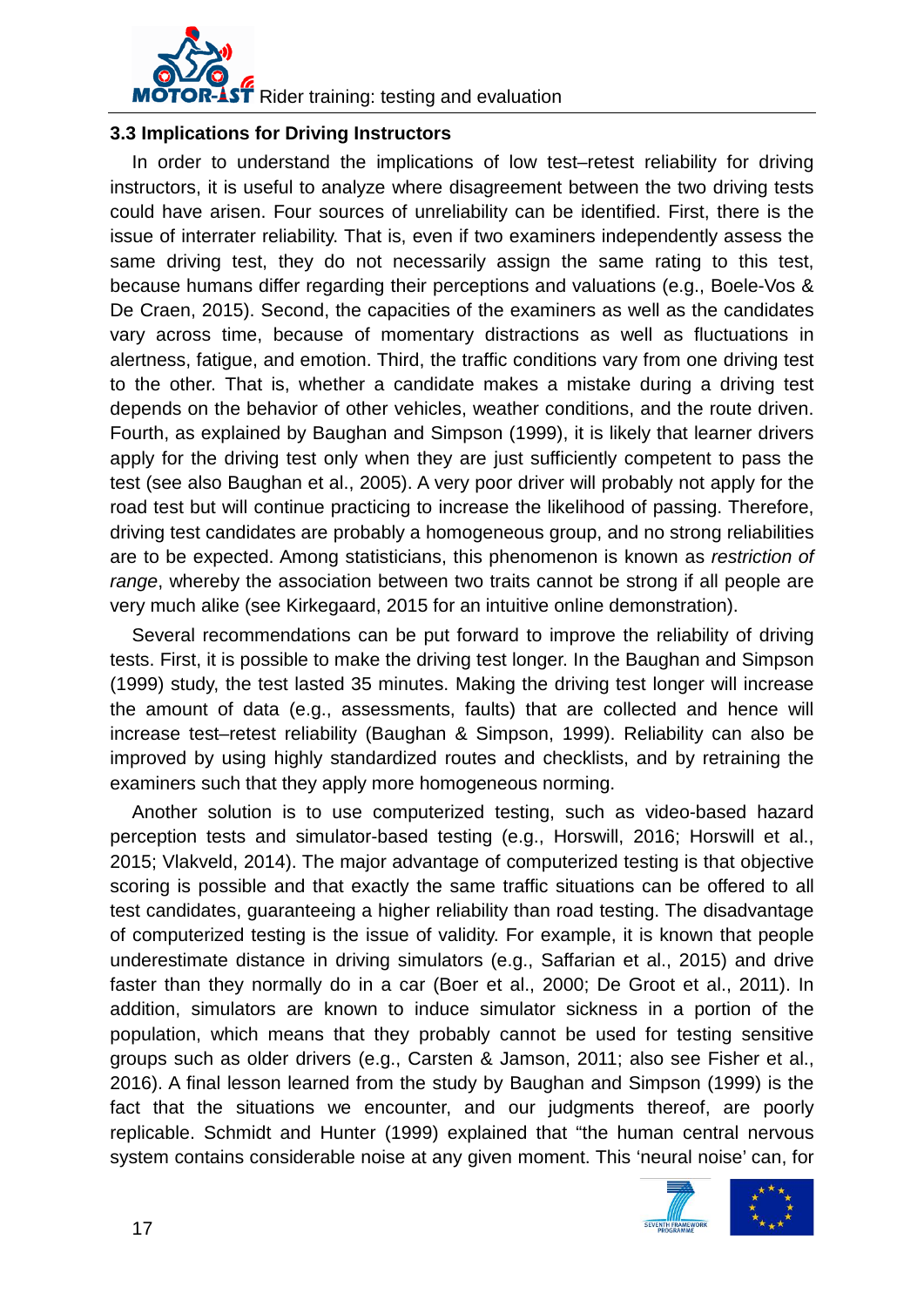

 $\ddot{\mathbf{T}}$  Rider training: testing and evaluation

example, cause a person to answer two semantically identical questions differently, because of misreading a single word, because of a stray worry that popped up, etc." (p. 193). In order to obtain a statistically reliable assessment, driver behavior has to be recorded across long periods, and the collected data have to be aggregated across multiple measurement instances. In the near future, lifelong assessment and learning may indeed become a possibility. For example, driver state monitoring devices could be used for providing real-time alerts on risky driving behaviors and to keep track of one's driving style in the long term (Lee et al., 2015; Musicant & Lampel, 2010; also see Fisher & Dorn, 2016 and Toledo & Lotan, 2016). Furthermore, with such technology, parents can monitor their children's driving behavior via the Internet (Farmer et al., 2010).

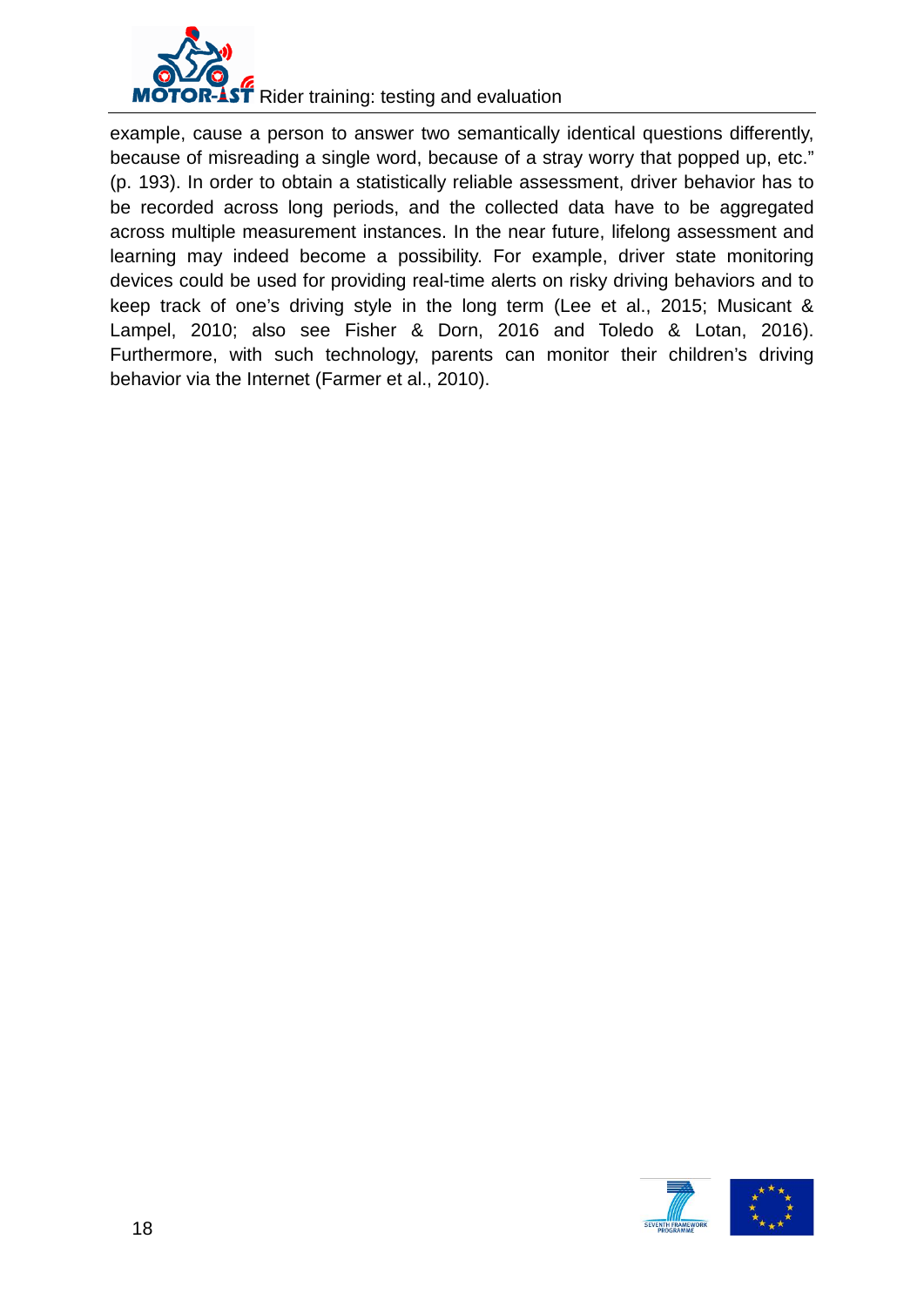

# **4 Engineering: Electronic Stability Control Reduces Single-Vehicle Crashes by 40%**

#### **4.1 What Is Electronic Stability Control (ESC)?**

Electronic stability control (ESC) is an active safety technology that aims to prevent skidding. The ESC system continuously compares the desired state of the vehicle (determined from the steering wheel angle and wheel speeds) with its current state (determined from the yaw rate and lateral acceleration). When the ESC detects that the vehicle is not traveling in the direction that it should be, it automatically applies the brakes of the individual wheels. For example, if the ESC detects that the yaw rate is smaller than the target yaw rate (*understeer*), it can brake the inner rear wheel in order to generate a corrective yaw moment. The ESC typically operates in conjunction with the engine and drivetrain systems, and can have additional functionalities such as rollover mitigation (Liebemann et al., 2004). In normal driving conditions, the driver cannot notice the presence of the ESC, because it is continuously analyzing sensor data but not implementing any corrective action. Only when the tires approach the maximum forces they can generate, the ESC applies a corrective braking action, in which case the driver may notice that an intervention has taken place.

#### **4.2 Evaluation of the Safety Effectiveness of ESC**

ESC was first introduced in 1995 and is now required for all passenger cars manufactured after September 2011 for sale in the United States (NHTSA, 2007). In the European Union, ESC is required in all new car models manufactured after November 2011 and in all newly registered cars from November 2014 onward (European Parliament and the Council for the European Union, 2009). The adoption of ESC and the subsequent requirement by various federal regulatory agencies that it be included in all manufactured vehicles is a consequence of accumulated scientific evidence supporting its safety effectiveness. With extensive test-track (e.g., Breuer, 1998) and driving simulator (e.g., Papelis et al., 2010) experiments, it has been shown that ESC has the potential to reduce crashes, in particular, loss-of-control and rollover crashes. However, the decisive scientific evidence came from actual on-road crash statistics.

There have been at least a dozen scientific publications on the on-road safety effectiveness of ESC (see Høye, 2011 for a review). We selected the work by Farmer (2006) as an exemplar because this is a representative study that features a large sample size and a straightforward method. Specifically, Farmer (2006) collected information on all police-reported crashes from 10 states for the years 2001–2003. He then extracted the number of crashes across 41 vehicle models having ESC as standard equipment and compared it to the same 41 vehicle models without ESC (or with ESC as option).

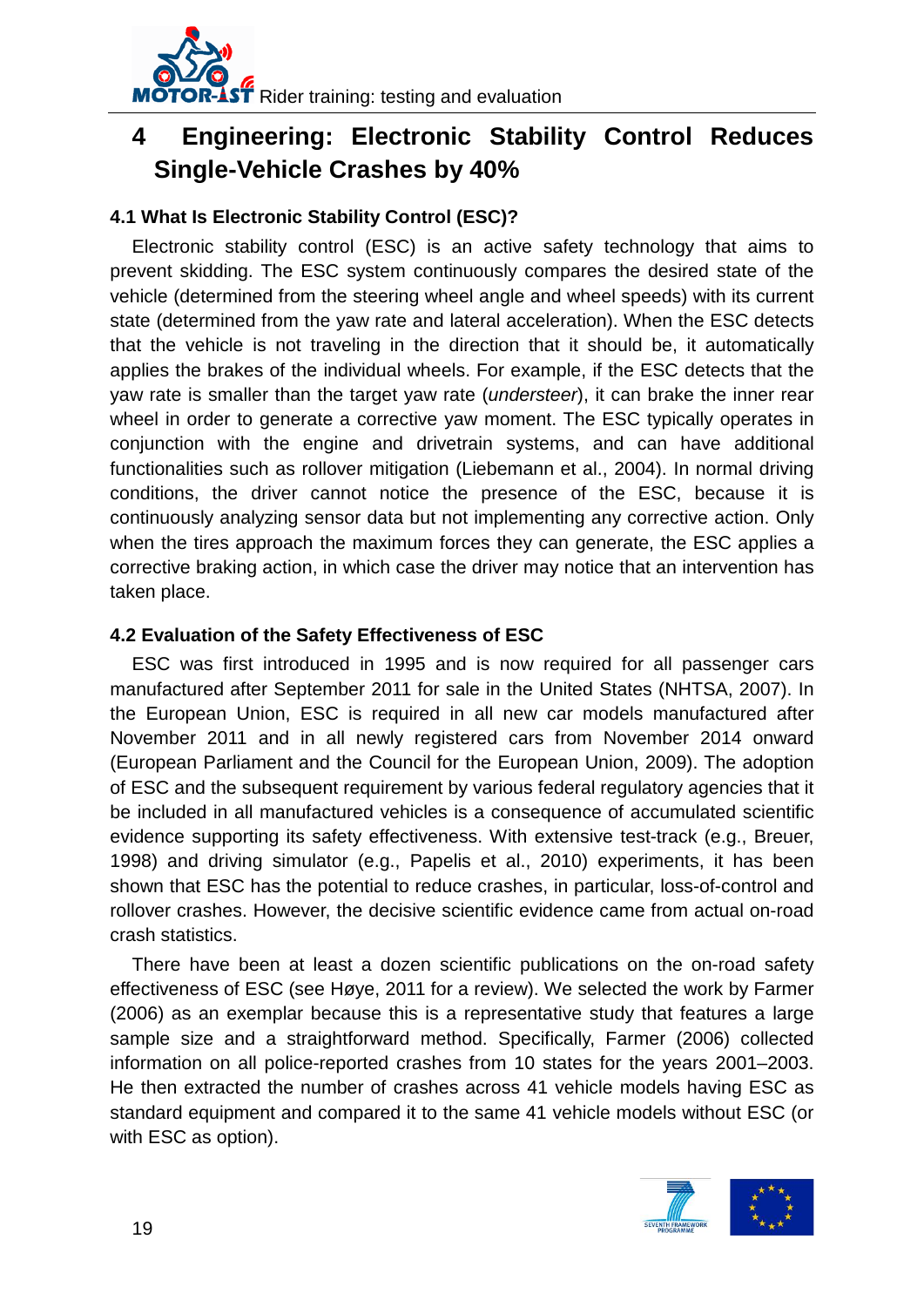

A total of 867 single-vehicle crashes were observed among the 41 ESC-equipped vehicles, while 1477 single-vehicle crashes were expected assuming that ESCequipped vehicles had the same crash risk per registered vehicle as vehicles without ESC. Thus, because of ESC, single-vehicle crashes were reduced by 41% (i.e., 100% \* [1477 − 867]/1477). The calculation of the expected crash risk included a correction factor (between 2% and 8%) to account for vehicle age. This correction factor was applied because it is known that older vehicles are more likely to be involved in car crashes, for example, because the quality of the vehicle has deteriorated or because older vehicles are driven by people who adopt riskier driving styles (e.g., teen drivers driving second-hand cars).

Additionally, Farmer (2006) found that ESC reduced injury crashes by 45% (337 observed versus 617 expected crashes) and fatal crashes by 56% (89 observed versus 204 expected crashes). The safety gains of ESC were even greater for rollover crashes, where 39 crashes were observed and 163 expected, an impressive reduction of 76%. Based on these numbers, it is clear why ESC has been called "the greatest safety innovation since the safety belt" (Nason, 2006). The safety effectiveness of ESC is especially good news for male novice drivers, who are known to be overinvolved in single-vehicle crashes (Laapotti & Keskinen, 1998).

These promising results must be somewhat tempered because single-vehicle crashes accounted for only 12% of all police-reported crashes (Farmer, 2006). Because ESC is designed to prevent loss-of-control crashes, it is perhaps not surprising that ESC had no statistically significant effect on multiple-vehicle crashes (Farmer, 2006). Several other studies have found that ESC even slightly *increases* certain types of multiple-vehicle crashes, such as rear-end collisions (Høye, 2011). A possible explanation is a phenomenon called *behavioral adaptation*. When drivers know that ESC is present in their cars, they may feel more confident and adopt riskier driving styles (Kulmala & Rämä, 2013). On the other hand, self-selection and policereporting bias cannot be ruled out. For example, ESC-equipped car crashes may be more likely to be entered into the police records for the simple reason that equipped cars are more expensive or used by different types of drivers than nonequipped cars (Scully & Newstead, 2008). This could mean that the crash reduction potential of ESC is actually underestimated.

#### **4.3 Implications for Driving Instructors**

The growing prevalence of ESC has clear implications for driver education. One evident example is skid training, which becomes less important as ESC becomes more prevalent (Barker & Woodcock, 2011). An important question is whether learner drivers should experience the functionality of ESC, for example, by means of a skid pad or high-speed cornering exercise. Although learning by experiencing seems a sensible thing to do, there are potential downsides. Letting learner drivers experience the limits of the vehicle may indeed improve their handling skills but could also lead

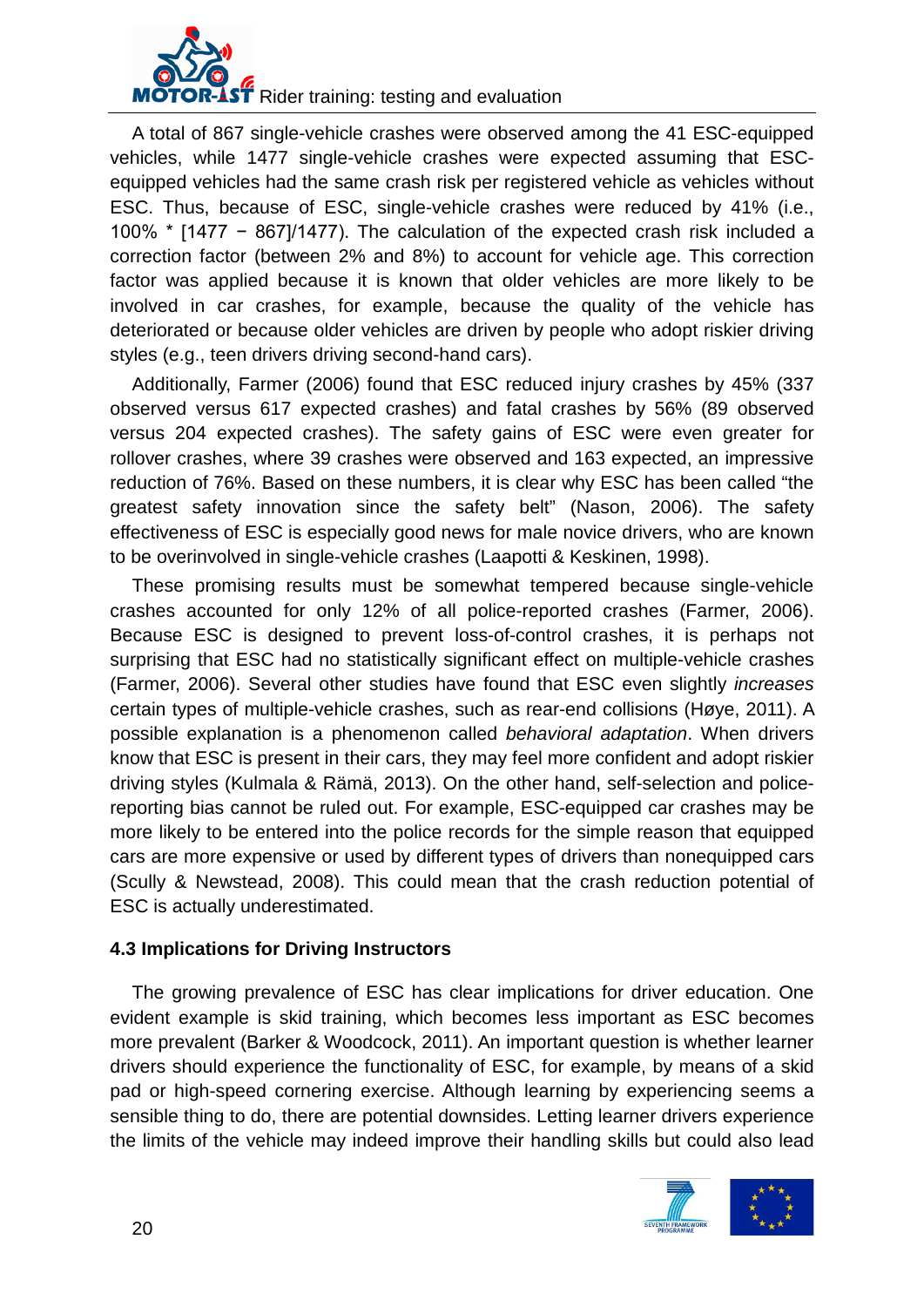

 $\ddot{\mathbf{T}}$  Rider training: testing and evaluation

to behavioral adaptation and overconfidence (e.g., Beanland et al., 2013; Katila et al., 1996; McKenna, 2012).

ESC as well as other types of technologies, such as route navigation devices, blind-spot monitors, and advanced emergency braking systems (AEBS), are gradually finding their way into consumer vehicles. Ongoing research is trying to determine how to treat such technologies in driver education curricula (Hedlund, 2007; Panou et al., 2010). It is currently possible for a student to be trained in a car with automatic transmission and to take the driving test in such a car (in which case, in some jurisdictions, the driver's license does not permit driving a vehicle with manual transmission). In the future, driver education and licensing procedures will have to be adjusted to include highly automated driving and the use of in-vehicle interfaces (see Hancock & Parasuraman, 1992 for an early discussion on this topic).

Of course, not all technology is beneficial for road safety. Cell phones and infotainment devices can seriously undermine safety, especially in teen and novice drivers who like to stay in contact with peers and have little spare mental capacity for performing secondary tasks (Lee, 2007; Young & Stanton, 2007; also see Caird & Horrey, 2016). It has been recommended that driver education should improve learner drivers' awareness of their risky habits (Hatakka et al., 2002).

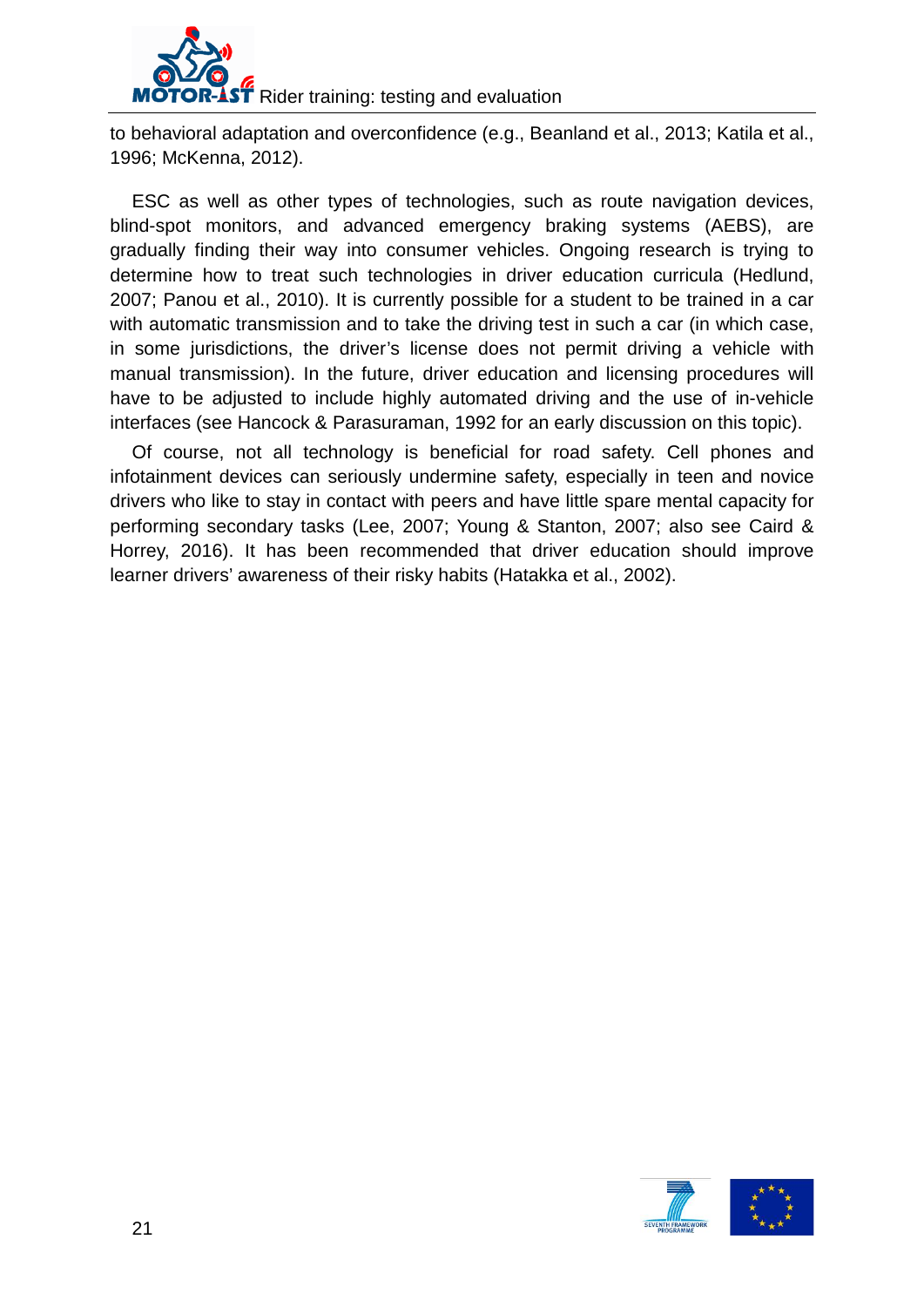## **5 Discussion and Conclusions**

The aim of the present deliverable is to illustrate to driving instructors and other stakeholders how science contributes to the expansion of knowledge on road safety. We provided three examples, one for each *E*: education (the DeKalb driver education study by Stock et al., 1983), enforcement (the study on the reliability of the road test by Baughan & Simpson, 1999), and engineering (the study on the effectiveness of ESC by Farmer, 2006). These examples provide an illustration of how research has contributed to cumulative knowledge.

The three selected papers rely on a number of scientific methods, such as a randomized controlled trial, where it is only the effect of the treatment, not some other factor, that can explain why the treatment produces whatever results are observed (Stock et al., 1983); the blinding of experimental conditions to the individuals involved in the evaluation so that bias the candidate or examiner might have is removed from the assessment (Baughan & Simpson, 1999); and systematic archiving and analysis of crash data (Farmer, 2006). In essence, these methods are intended to protect scientists from self-deception. This is important because humans all have certain ideas and conceptions of how the world works, and this may bias their observations. As explained by Wolpert (1994) in his book *The Unnatural Nature of Science*, "ordinary, day-to-day common sense—will never give an understanding about the nature of science" (p. xi).

Although the traffic safety researchers write about novice and teen drivers, they do not necessarily have first-hand experience in automotive engineering, police enforcement, or driver education. In fact, a leading authority on the value of hazard perception testing in the licensing process openly admits he does not have a driver's license, and he had the following proposition in his PhD thesis: "It is an advantage to study driver behaviour without having a driving licence" (Vlakveld, 2011). Vlakveld's position is not strange or absurd. Considering the wide array of biases and predispositions toward driving (Vanderbilt, 2008), it seems reasonable that scientists—in their quest for objectivity—dissociate themselves from the activity of driving and devote their attention to science.

In this deliverable, we showed several things: (1) driver education is known to improve target skills (e.g., obtaining a driver's license), but whether it actually reduces crashes compared to informal education remains unproven; (2) a subjective assessment of a 30-minute drive is statistically unreliable; and (3) ongoing technological innovations, including ESC, have a major positive impact on road safety. We argue that future driving will look different from today. Most likely, there will be more in-vehicle technologies, more automated driving systems, more data on driver and vehicle state, and more vehicle-to-vehicle and vehicle-to-infrastructure communication than exist today. These developments will allow us to predict, prevent, and mitigate crashes with ever-greater effectiveness. The need for driver education is not likely to disappear. It is true that automatically driving cars may one

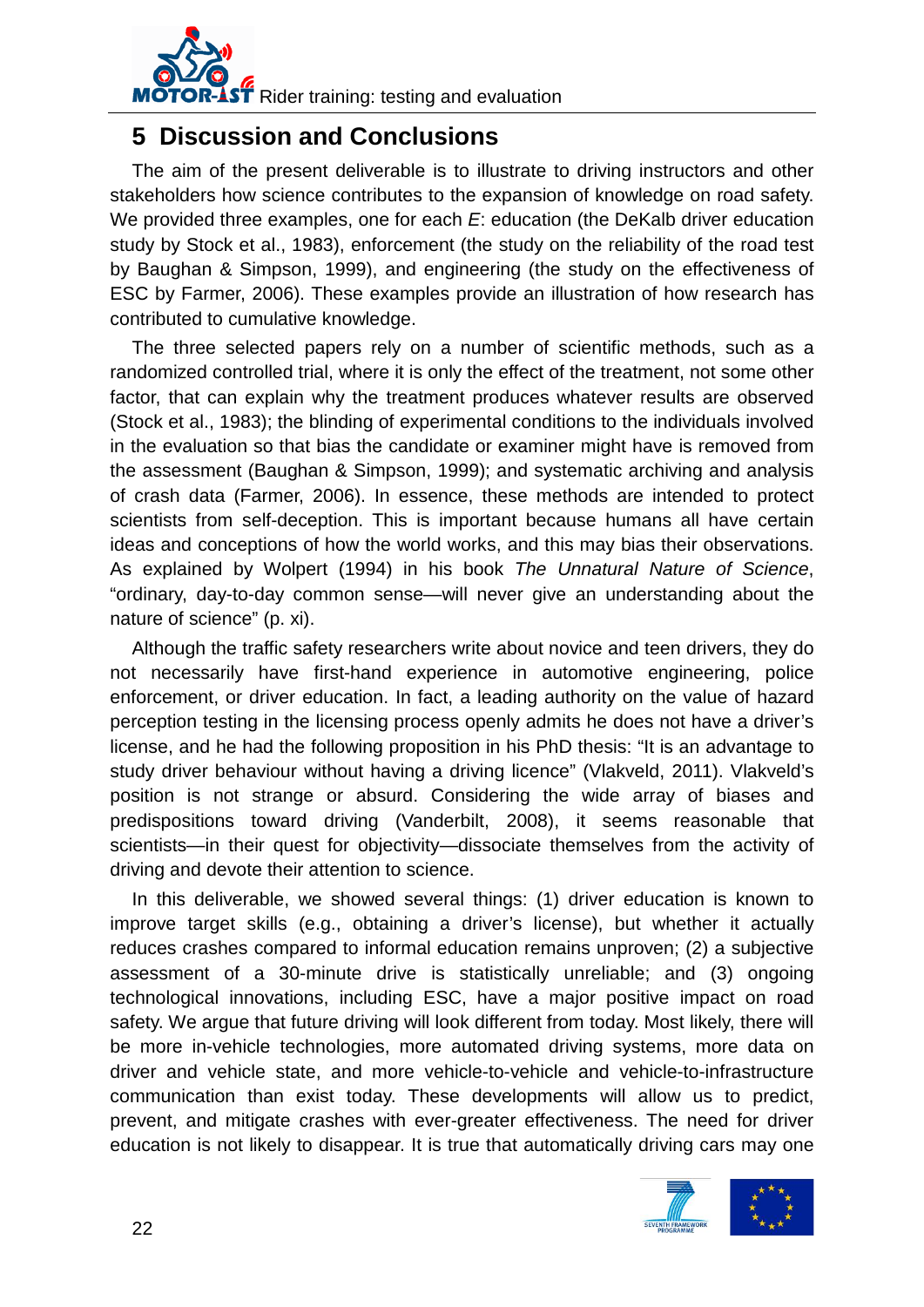

 $\mathsf{S}^{\mathsf{f}}$  Rider training: testing and evaluation

day be the norm. However, just as pilots need to interpret a large number of displays in the cockpit and to take over control when automation fails, so too will drivers need to know how to take over control when the automated driving suite fails or reaches its functional limitations. Thus, driver education may become even more critical with the emergence of technology.

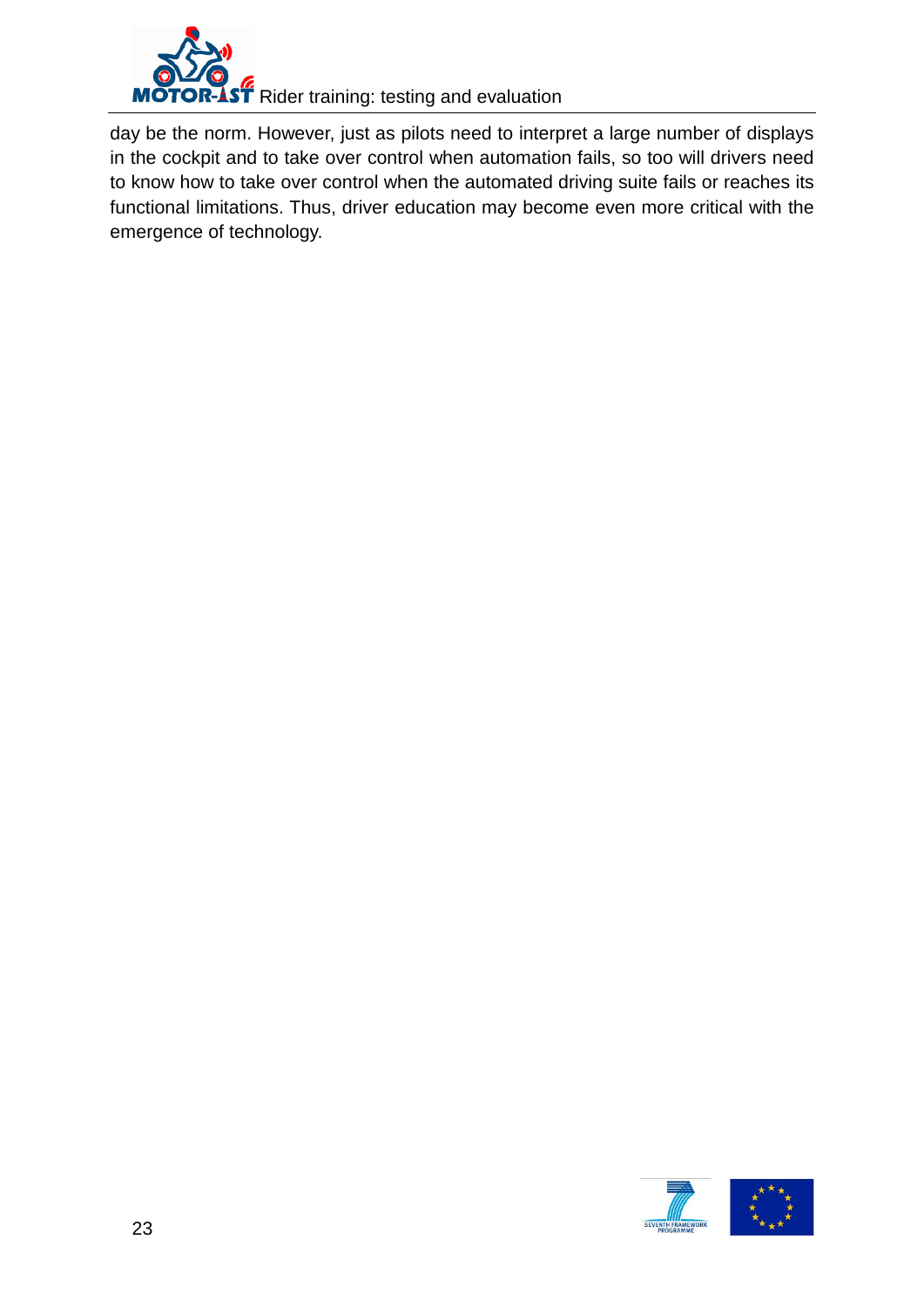

## **References**

Barker, P., & Woodcock, A. (2011). Driving skills, education and in-vehicle technology. *International Journal of Vehicle Design, 55*, 189*–*207.

Baughan, C., & Simpson, B. (1999). Consistency of driving performance at the time of the L-test, and implications for driver testing. In G. B. Grayson (Ed.), *Behavioural Research in Road Safety IX* (pp. 206*–*214)*.* Crowthorne: Transport Research Laboratory.

Baughan, C. J., Gregersen, N. P., Hendrix, M., & Keskinen, E. (2005). *Towards European Standards for Testing* (Final Report). Brussels: Commission Internationale des Examens de Conduite Automobile (CIECA). Retrieved from http://www.cieca.eu/sites/default/files/documents/projects\_and\_studies/EU\_TEST\_Pr oject\_Final\_Report.pdf.

Beanland, V., Goode, N., Salmon, P. M., & Lenné, M. G. (2013). Is there a case for driver training? A review of the efficacy of pre- and post-licence driver training. *Safety Science, 51*, 127–137.

Boele-Vos, M. J., & De Craen, S. (2015). A randomized controlled evaluation study of the effects of a one-day advanced rider training course. *Accident Analysis & Prevention, 79*, 152–159.

Boer, E. R., Yamamura, T., Kuge, N., & Girshick, A. (2000). Experiencing the same road twice: A driver centered comparison between simulation and reality. *Proceedings of Driving Simulation Conference*, Paris, France, 33–55.

Breuer, J. J. (1998). Analysis of driver–vehicle interactions in an evasive manoeuvre—Results of "moose test" studies. *16th International Technical Conference on the Enhanced Safety of Vehicles*, Windsor, Ontario, 620–627. Retrieved from http://www-nrd.nhtsa.dot.gov/pdf/nrd-01/Esv/esv16/98S2W35.PDF.

Caird, J. K., & Horrey, W. J. (2016). A review of novice and teen driver distraction. In D. Fisher, J. Caird, B. Horrey, & L. Trick (Eds.), *Handbook of Teen and Novice Drivers: Research, practice, policy, and directions* (pp. 169–190). Boca Raton, FL: CRC Press, Taylor & Francis Group.

Carsten, O., & Jamson, A. H. (2011). Driving simulators as research tools in traffic psychology. In B. E. Porter (Ed.), *Handbook of Traffic Psychology* (pp. 87–96). London: Academic Press. Dahl, R. E. (2008). Biological, developmental, and neurobehavioral factors relevant to adolescent driving risks. *American Journal of Preventive Medicine, 35*, S278–S284.

Celiberti F., Grottoli M., Di Gesu M., Gubitosa M., & Donders S. (2016). An overview on the MOTORIST motorcycle simulator. In A. Kemeny, F. Mérienne, F. Colombet, & S. Espié (Eds.), *Proceedings of DSC 2016 Europe: Driving Simulation Conference & Exhibition*, Paris, France, 219–221.

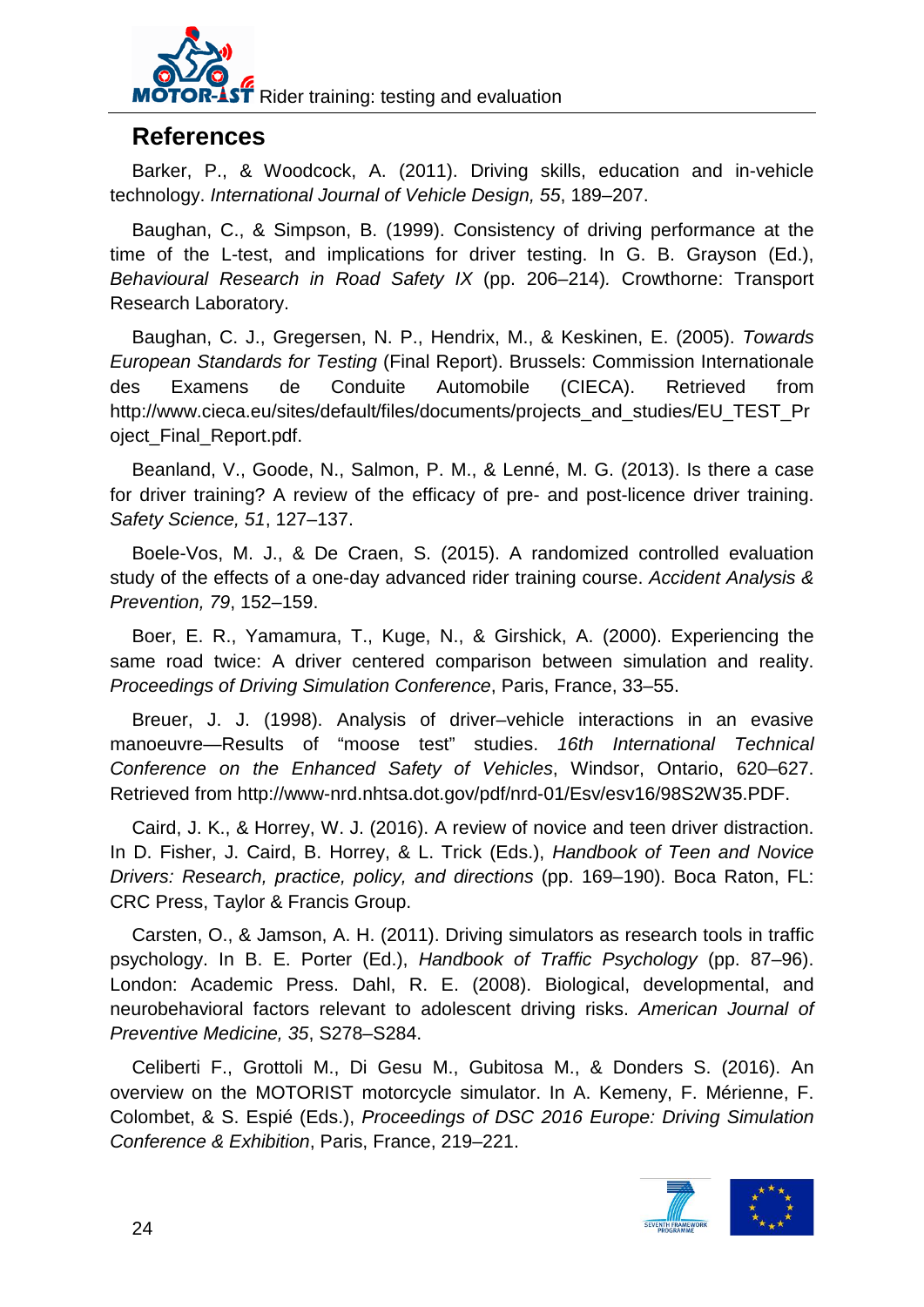

**T** Rider training: testing and evaluation

De Groot, S., De Winter, J. C. F., Mulder, M., & Wieringa, P. A. (2011). Nonvestibular motion cueing in a fixed-base driving simulator: Effects on driver braking and cornering performance. *Presence: Teleoperators and Virtual Environments, 20*, 117–142.

De Winter, J. C. F., De Groot, S., Mulder, M., Wieringa, P. A., Dankelman, J., & Mulder, J. A. (2009). Relationships between driving simulator performance and driving test results. *Ergonomics, 52*, 137–153.

De Winter, J. C. F., Dodou, D., & Stanton, N. A. (2015). A quarter of a century of the DBQ: Some supplementary notes on its validity with regard to accidents. *Ergonomics*, *58*, 1745–1769.

Dickerson, A. E., Brown Meuel, D., Ridenour, C. D., & Cooper, K. (2014). Assessment tools predicting fitness to drive in older adults: A systematic review. *The American Journal of Occupational Therapy, 68*, 670–680.

Elvik, R., Høye, A., Vaa, T., & Sørensen, M. (2009). *The Handbook of Road Safety Measures*. Bingley: Emerald Group Publishing.

European Parliament and the Council for the European Union (2009). Regulation (EC) No 661/2009. Concerning type-approval requirements for the general safety of motor vehicles, their trailers and systems, components and separate technical units intended therefor. Retrieved from http://eur-lex.europa.eu/legalcontent/EN/TXT/?uri=celex:32009R0661.

Evans, L. (2006). Innate sex differences supported by untypical traffic fatalities. *Chance, 19*, 10–15.

Farmer, C. M. (2006). Effects of electronic stability control: An update. *Traffic Injury Prevention, 7*, 319–324.

Farmer, C. M., Kirley, B. B., & McCartt, A. T. (2010). Effects of in-vehicle monitoring on the driving behavior of teenagers. *Journal of Safety Research, 41*, 39– 45.

Fisher, D. L., & Dorn, L. (2016). The training and education of novice teen drivers. In D. Fisher, J. Caird, B. Horrey, & L. Trick (Eds.), *Handbook of Teen and Novice Drivers: Research, practice, policy, and directions* (pp. 269–289). Boca Raton, FL: CRC Press, Taylor & Francis Group.

Fisher, D. L., Lenné, M. G., Trick, L. M., & Horrey W. J. (2016). Driving simulators and the teen driver: Models, Methods, and measurement. In D. Fisher, J. Caird, B. Horrey, & L. Trick (Eds.), *Handbook of Teen and Novice Drivers: Research, practice, policy, and directions* (pp. 395–407). Boca Raton, FL: CRC Press, Taylor & Francis Group.

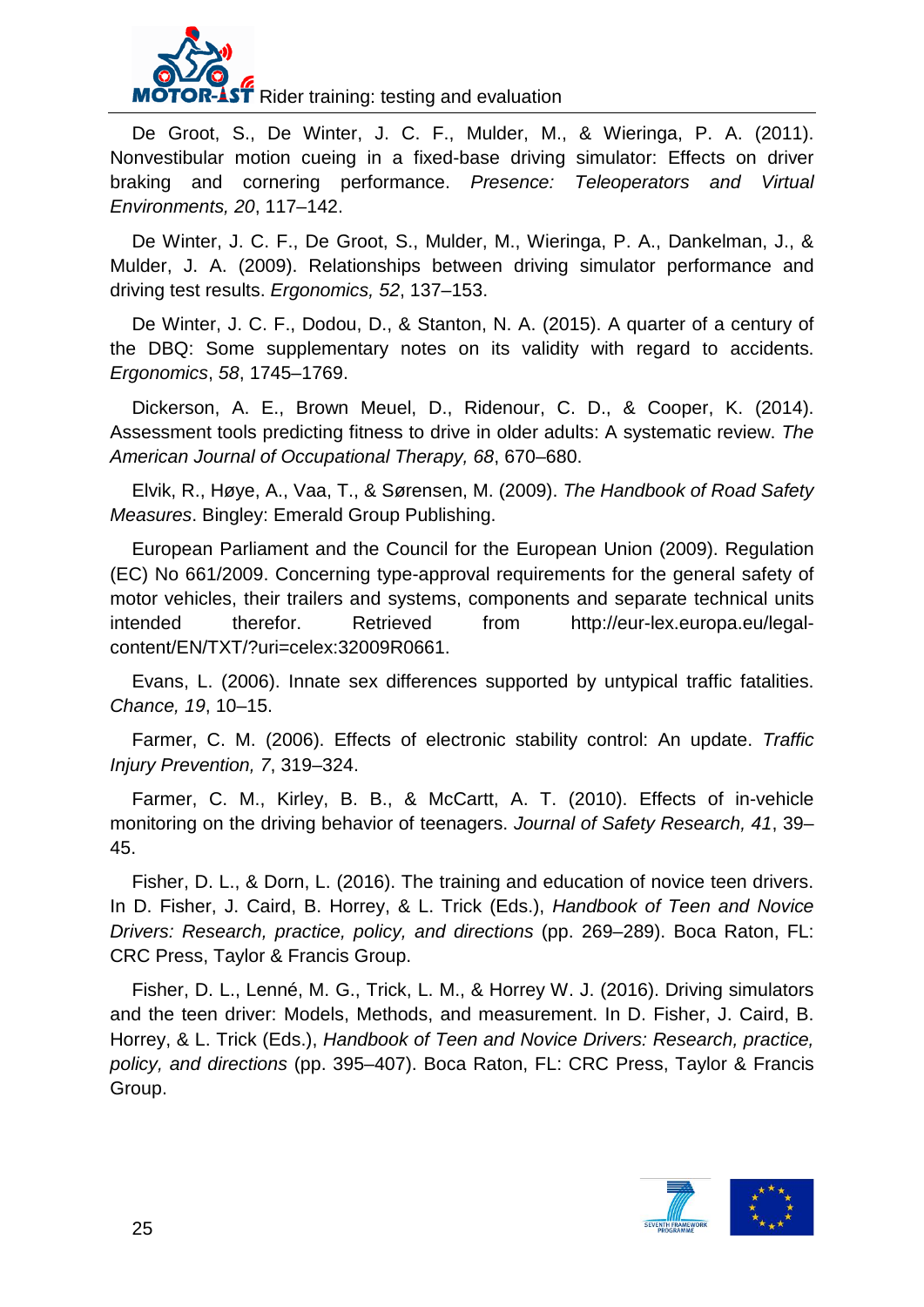

**T** Rider training: testing and evaluation

Foss, R. D. (2011). *Measuring Changes in Teenage Driver Crash Characteristics during the Early Months of Driving*. Washington, DC: AAA Foundation for Traffic Safety.

Groeger, J. A., & Banks, A. P. (2007). Anticipating the content and circumstances of skill transfer: Unrealistic expectations of driver training and graduated licensing? *Ergonomics, 50*, 1250–1263.

Hancock, P. A., & Parasuraman, R. (1992). Human factors and safety in the design of intelligent vehicle–highway systems (IVHS). *Journal of Safety Research, 23*, 181*–*198.

Hatakka, M., Keskinen, E., Gregersen, N. P., Glad, A., & Hernetkoski, K. (2002). From control of the vehicle to personal self-control; broadening the perspectives to driver education. *Transportation Research Part F: Traffic Psychology and Behaviour, 5*, 201–215.

Hedlund, J. (2007). Novice teen driving: GDL and beyond. *Journal of Safety Research, 38*, 259–266.

Horswill, M. S. (2016). Hazard perception tests. In D. Fisher, J. Caird, B. Horrey, & L. Trick (Eds.), *Handbook of Teen and Novice Drivers: Research, practice, policy, and directions* (pp. 439–450). Boca Raton, FL: CRC Press, Taylor & Francis Group.

Horswill, M. S., Hill, A., & Wetton, M. (2015). Can a video-based hazard perception test used for driver licensing predict crash involvement? *Accident Analysis & Prevention, 82*, 213–219.

Høye, A. (2011). The effects of Electronic Stability Control (ESC) on crashes—An update. *Accident Analysis & Prevention, 43*, 1148–1159.

Jessor, R. (1987). Risky driving and adolescent problem behavior: An extension of problem-behavior theory. *Alcohol, Drugs, & Driving, 3*, 1–11.

Jonah, B. A., Dawson, N. E., & Smith, G. A. (1982). Effects of a selective traffic enforcement program on seat belt usage. *Journal of Applied Psychology, 67*, 89–96.

Kardamanidis, K., Martiniuk, A., Ivers, R. Q., Stevenson, M. R., & Thistlethwaite, K. (2010). Motorcycle rider training for the prevention of road traffic crashes. *Cochrane Database of Systematic Reviews*, *10*, CD005240.

Katila, A., Keskinen, E., & Hatakka, M. (1996). Conflicting goals of skid training. *Accident Analysis & Prevention, 28*, 785–789.

Kirkegaard, E. (2015). Understanding restriction of range. Retrieved from https://emilkirkegaard. shinyapps.io/Understanding\_restriction\_of\_range.

Kulmala, R., & Rämä, P. (2013). Definition of behavioural adaptation. In C. M. Rudin-Brown, & S. L. Jamson (Eds.), *Behavioural Adaptation and Road Safety: Theory, Evidence and Action* (pp. 11–21). Boca Raton: CRC Press.

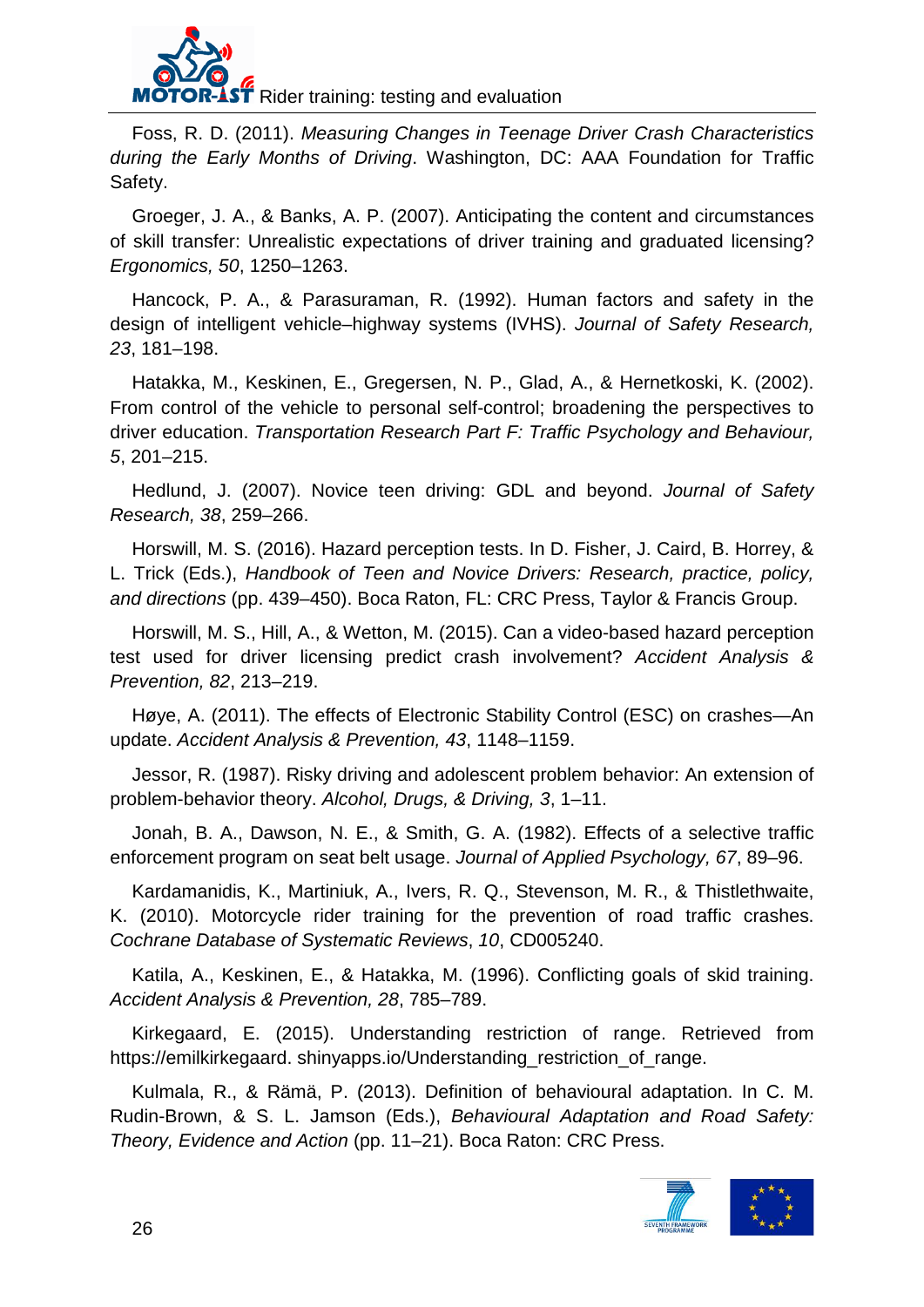

 $\ddot{\mathbf{T}}$  Rider training: testing and evaluation

Laapotti, S., & Keskinen, E. (1998). Differences in fatal loss-of-control accidents between young male and female drivers. *Accident Analysis & Prevention, 30*, 435– 442.

Learoyd, C. G. (1950). The carnage on the roads. *The Lancet, 255*, 367–369.

Lee, J. D. (2007). Technology and teen drivers. *Journal of Safety Research, 38*, 203–213.

Lee, Y.-C., Belwadi, A., Bonfiglio, D., Malm, L., & Tiedeken, M. (2015). Techniques for reducing speeding beyond licensure: Young drivers' preferences. *Proceedings of the Eighth International Driving Symposium on Human Factors in Driver Assessment, Training and Vehicle Design*, Salt Lake City, Utah, 168–174. Retrieved from http://drivingassessment.uiowa.edu/sites/default/files/DA2015/papers /026.pdf.

Lee, O., Dialynas, G., De Winter, J. C. F., Happee, R., & Schwab, A. L. (2017). Description of a model based bicycle simulator. Abstract accepted to the *2017 International Cycling Safety Conference*. Retrieved from https://www.researchgate.net/publication/315067233 Description of a model base d\_bicycle\_simulator.

Lenné, M. G., Mitsopoulos-Rubens, E., & Mulvihill, C. (2016). Simulator-based training for novice car drivers and motorcycle riders: Critical Knowledge Gaps and Opportunities. In D. Fisher, J. Caird, B. Horrey, & L. Trick (Eds.), *Handbook of Teen and Novice Drivers: Research, practice, policy, and directions* (pp. 319–335). Boca Raton, FL: CRC Press, Taylor & Francis Group.

Liebemann, E. K., Meder, K., Schuh, J., & Nenninger, G. (2004). Safety and performance enhancement: The Bosch electronic stability control (ESP). *SAE Paper*, 2004-21-0060. Retrieved from http://www-nrd.nhtsa.dot.gov/pdf/nrd-01/esv/esv19/05- 0471-O.pdf.

Lozano, R., Naghavi, M., Foreman, K., Lim, S., Shibuya, K., Aboyans, V., & Cross, M. (2013). Global and regional mortality from 235 causes of death for 20 age groups in 1990 and 2010: A systematic analysis for the Global Burden of Disease Study 2010. *The Lancet, 380*, 2095–2128.

Lund, A. K., Williams, A. F., & Zador, P. (1986). High school driver education: Further evaluation of the DeKalb County study. *Accident Analysis & Prevention, 18*, 349–357.

Mäkinen, T., & Hagenzieker, M. P. (1991). Strategies to increase the use of restraint systems—Background paper. *Proceedings of a workshop organized by SWOV and VTT at the VTI-TRB International Conference Traffic Safety on Two Continents*. Leidschendam: SWOV, 2–5.

Maycock, G., & Lockwood, C. R. (1993). The accident liability of British car drivers. *Transport Reviews, 13*, 231–245.

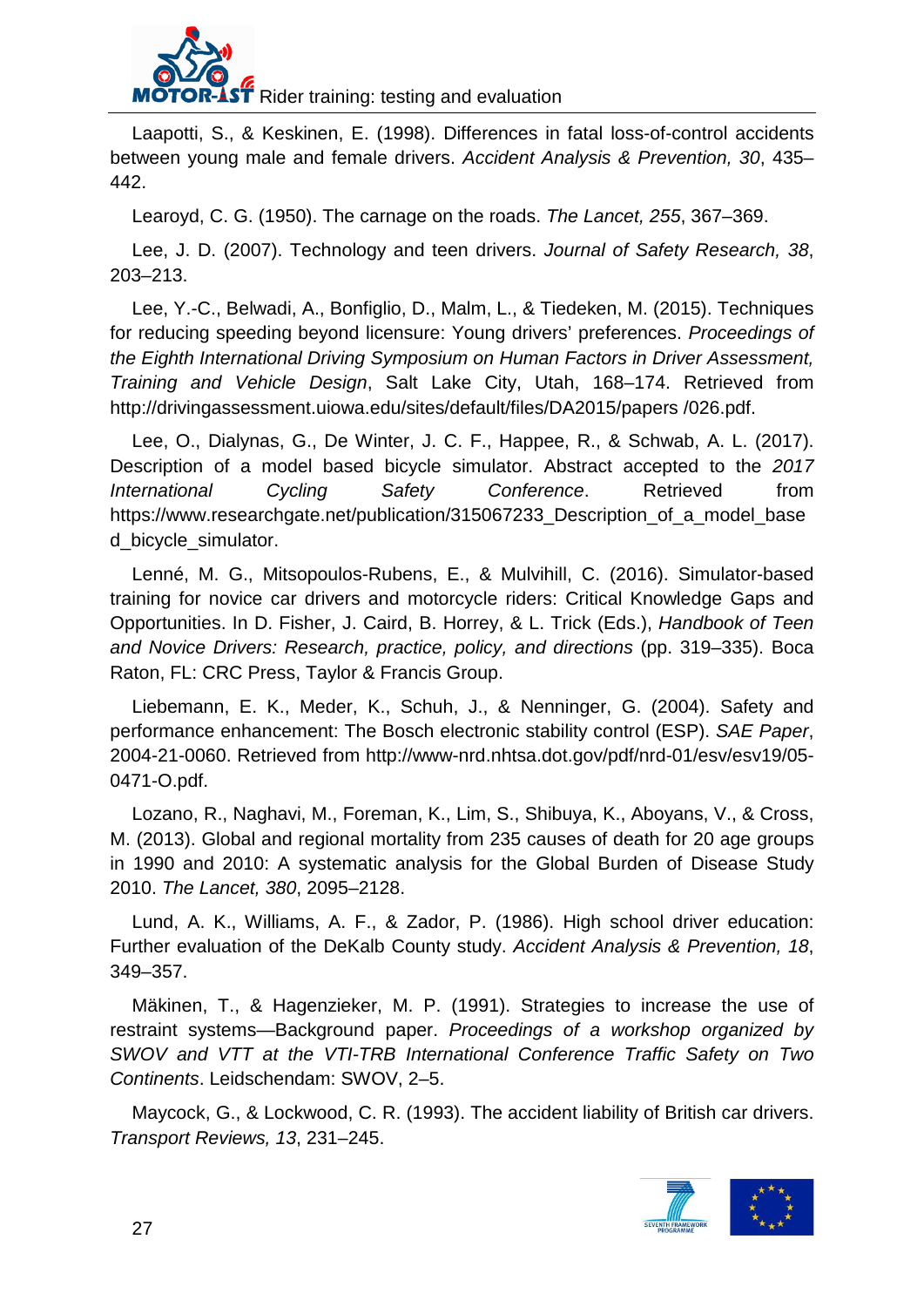

 $T$  Rider training: testing and evaluation

Mayhew, D. R. (2007). Driver education and graduated licensing in North America: Past, present, and future. *Journal of Safety Research, 38*, 229–235.

Mayhew, D. R., & Simpson, H. M. (2002). The safety value of driver education and training. *Injury Prevention, 8*, ii3–ii8.

McKenna, F. (2010). *Education in Road Safety: Are We Getting Right?* (Report No. 10/113). London: RAC Foundation.

McKenna, F. P. (2012). How should we think about the three E's: education, engineering and enforcement? *The 5th International Conference on Traffic and Transport Psychology*, Groningen, the Netherlands, August 29–31, 2012. Retrieved from http://www.icttp2012.com/images/stories/presentations/29th/ Keynote/McKenna\_ICTTP2012\_Keynote\_How\_should\_we\_think.pdf.

Musicant, O., & Lampel, L. (2010). When technology tells novice drivers how to drive. *Transportation Research Record: The Journal of the Transportation Research Board, 2182*, 8–15.

Nason, N. R. (2006). Remarks of Nicole R. Nason, Administrator, National Highway Traffic Safety Administration U.S.A. Made at the *140th Session of the United Nations' World Forum for Harmonization of Vehicle Registration* (WP.29). Geneva, November.

NHTSA. (2007). 49 Code of Federal Regulations (CFR) Parts 571 and 585. US Government Printing Office, Washington, DC.

Organisation for Economic Co-operation and Development. (2006). *Young Drivers: The Road to Safety*. Paris: OECD.

Panou, M. C., Bekiaris, E. D., & Touliou, A. (2010). ADAS module in driving simulation for training young drivers. *13th International IEEE Conference on Intelligent Transportation Systems (ITSC)*, 1582–1587.

Papelis, Y. E., Watson, G. S., & Brown, T. L. (2010). An empirical study of the effectiveness of electronic stability control system in reducing loss of vehicle control. *Accident Analysis & Prevention, 42*, 929–934.

Park, G. D., Allen, R. W., & Rosenthal, T. J. (2015). Novice driver simulation training potential for improving hazard perception and self-confidence while lowering speeding risk attitudes for young males. *Proceedings of the Eighth International Driving Symposium on Human Factors in Driver Assessment, Training and Vehicle Design*, 253–259. Retrieved from http://drivingassessment.uiowa.edu/sites/default/files/DA2015/papers/039.pdf.

Peck, R. C. (2011). Do driver training programs reduce crashes and traffic violations?—A critical examination of the literature. *IATSS Research, 34*, 63–71.

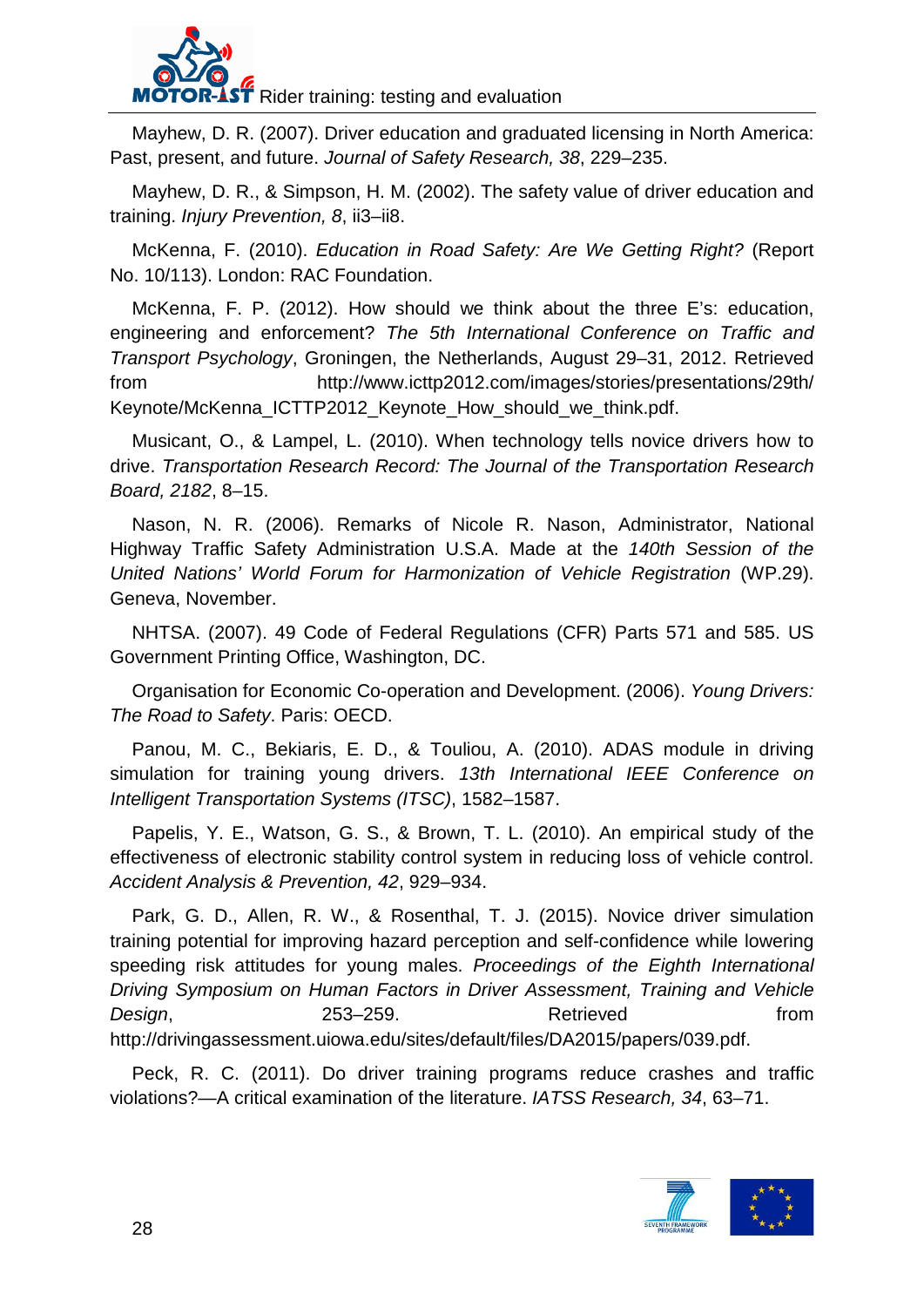

 $\ddot{\mathbf{T}}$  Rider training: testing and evaluation

Pradhan, A. K., Pollatsek, A., Knodler, M., & Fisher, D. L. (2009). Can younger drivers be trained to scan for information that will reduce their risk in roadway traffic scenarios that are hard to identify as hazardous? *Ergonomics, 52*, 657–673.

Riley, M. C., & McBride, R. S. (1974). *Safe Performance Curriculum for Secondary School Driver Education: Program Development, Implementation, and Technical Findings* (Final Report. DOT-HS-003-2-427). Washington, DC: National Highway Traffic Safety Administration.

Rizzo, M., Jermeland, J., & Severson, J. (2002). Instrumented vehicles and driving simulators. *Gerontechnology, 1*, 291–296.

Rosalie, S., Huertas-Leyva, P., & Savino, G. (2016). *High-Tech Training Aims to Reduce Motorcycle Accidents* (Deliverable no. D1.2). Retrieved from http://www.motorist-ptw.eu/wp-content/uploads/2015/10/D1.2.pdf.

Rosencrantz, H., Edvardsson, K., & Hansson, S. O. (2007). Vision zero–Is it irrational? *Transportation Research Part A: Policy and Practice, 41*, 559–567.

Rothengatter, T. (1982). The effects of police surveillance and law enforcement on driver behaviour. *Current Psychological Reviews, 2*, 349–358.

Saffarian, M., De Winter, J. C. F., & Senders, J. W. (2015). Measuring drivers' visual information needs during braking: A simulator study using a screen-occlusion method. *Transportation Research Part F: Traffic Psychology and Behaviour, 33*, 48– 65.

Savino, G., Pierini, M., Thompson, J., Fitzharris, M., & Lenné, M. G. (2016). Exploratory field trial of motorcycle autonomous emergency braking (MAEB): considerations on the acceptability of unexpected automatic decelerations. *Traffic Injury Prevention*, 17, 855–862.

Schmidt, F. L., & Hunter, J. E. (1999). Theory testing and measurement error. *Intelligence, 27*, 183–198.

Scully, J., & Newstead, S. (2008). Evaluation of electronic stability control effectiveness in Australasia. *Accident Analysis & Prevention, 40*, 2050–2057.

Siren, A., & Haustein, S. (2015). Driving licences and medical screening in old age: Review of literature and European licensing policies. *Journal of Transport & Health, 2*, 68–78.

Steinberg, L. (2008). A social neuroscience perspective on adolescent risk-taking. *Developmental Review, 28*, 78–106.

Stock, J. R., Weaver, J. K., Ray, H. W., Brink, J. R., & Sadof, M. G. (1983). *Evaluation of Safe Performance Secondary School Driver Education Curriculum Demonstration Project* (Final Report DOT-HS-6-01462). Washington, DC: National Highway Traffic Safety Administration.

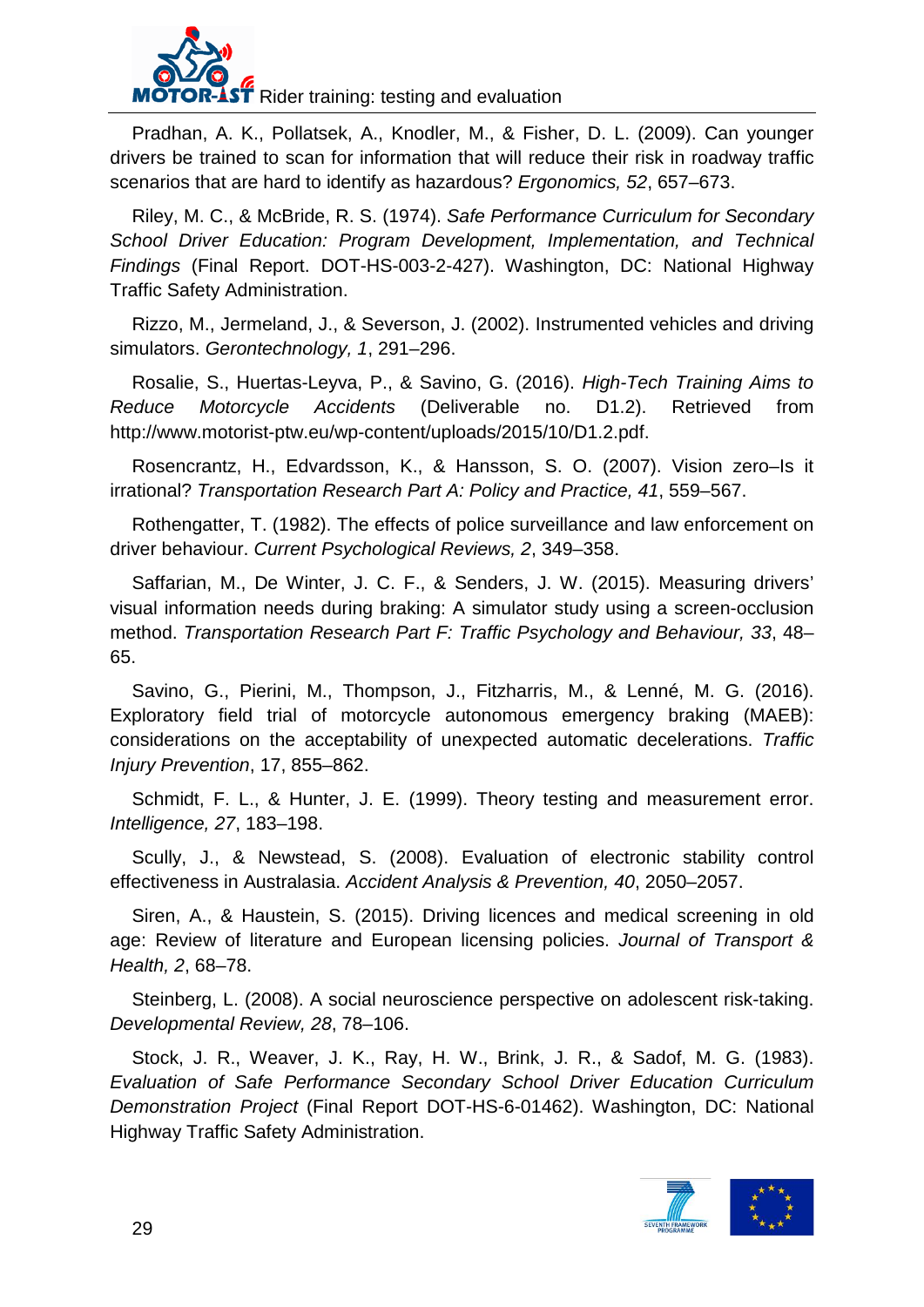

**T** Rider training: testing and evaluation

Swaddiwudhipong, W., Boonmak, C., Nguntra, P., & Mahasakpan, P. (1998). Effect of motorcycle rider education on changes in risk behaviours and motorcyclerelated injuries in rural Thailand. *Tropical Medicine & International Health, 3*, 767– 770.

Toledo, T., & Lotan, T. (2016). Feedback technologies to young drivers. In D. Fisher, J. Caird, B. Horrey, & L. Trick (Eds.), *Handbook of Teen and Novice Drivers: Research, practice, policy, and directions* (pp. 305–318). Boca Raton, FL: CRC Press, Taylor & Francis Group.

Twisk, D. A. M., & Stacey, C. (2007). Trends in young driver risk and countermeasures in European countries. *Journal of Safety Research, 38*, 245–257.

Underwood, G., Crundall, D., & Chapman, P. (2011). Driving simulator validation with hazard perception. *Transportation Research Part F: Traffic Psychology and Behaviour, 14*, 435–446.

Vanderbilt, T. (2008). *Traffic. Why We Drive the Way We Do (and What It Says about Us)*. London: Allen Lane.

Vlakveld, W. P. (2011). Hazard anticipation of young novice drivers: Assessing and enhancing the capabilities of young novice drivers to anticipate latent hazards in road and traffic situations*.* Doctoral Dissertation, University of Groningen, the Netherlands.

Vlakveld, W. P. (2014). A comparative study of two desktop hazard perception tasks suitable for mass testing in which scores are not based on response latencies. *Transportation Research Part F: Traffic Psychology and Behaviour, 22*, 218–231.

Vlakveld, W. (2016). Developed nations. In D. Fisher, J. Caird, B. Horrey, & L. Trick (Eds.), *Handbook of Teen and Novice Drivers: Research, practice, policy, and directions* (pp. 357–377). Boca Raton, FL: CRC Press, Taylor & Francis Group.

Wakefield, M. A., Loken, B., & Hornik, R. C. (2010). Use of mass media campaigns to change health behaviour. *The Lancet, 376*, 1261–1271.

Waller, P. F. (2003). The genesis of GDL. *Journal of Safety Research, 34*, 17–23.

Weaver, J. K. (1978). Does quality driver education produce safer drivers? *Traffic Safety, 78*, 18–20.

Williams, A. F., & Wells, J. K. (2004). The role of enforcement programs in increasing seat belt use. *Journal of Safety Research, 35*, 175–180.

Williams, A. F., Tefft, B. C., & Grabowski, J. G. (2012). Graduated driver licensing research, 2010– present. *Journal of Safety Research, 43*, 195–203.

Wolpert, L. (1994). *The Unnatural Nature of Science*. Cambridge: Harvard University Press.